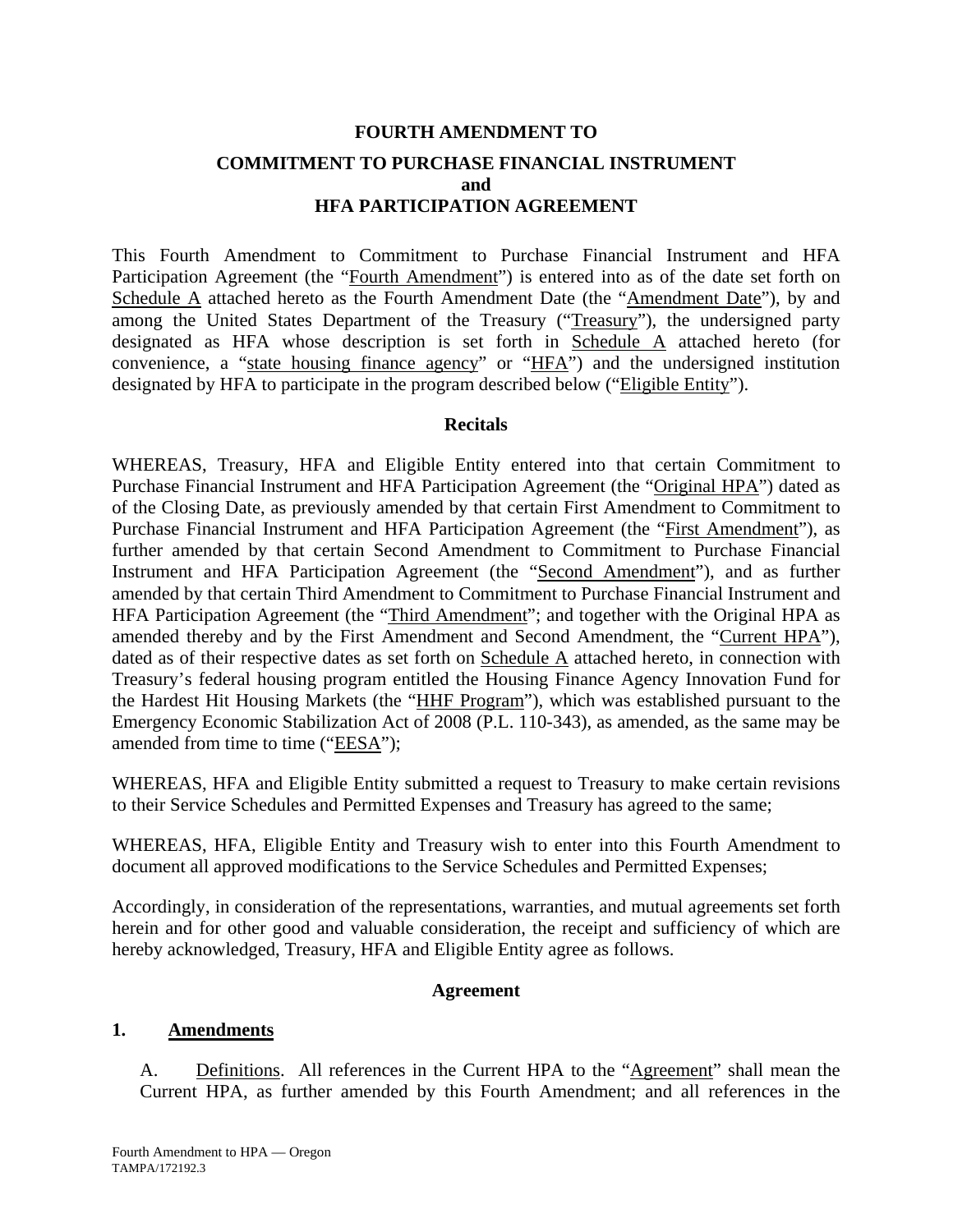Current HPA to Schedules A, B or C shall mean the Schedules A, B or C attached to this Fourth Amendment. All references herein to the "HPA" shall mean the Current HPA, as further amended by this Fourth Amendment.

B. Schedule A. Schedule A attached to the Current HPA is hereby deleted in its entirety and replaced with Schedule A attached to this Fourth Amendment.

C. Schedule B. Schedule B attached to the Current HPA is hereby deleted in its entirety and replaced with Schedule B attached to this Fourth Amendment.

D. Schedule C. Schedule C attached to the Current HPA is hereby deleted in its entirety and replaced with Schedule C attached to this Fourth Amendment.

## **2. Representations, Warranties and Covenants**

A. HFA and Eligible Entity. HFA and Eligible Entity, each for itself, make the following representations, warranties and covenants to Treasury and the truth and accuracy of such representations and warranties and compliance with and performance of such covenants are continuing obligations of HFA and Eligible Entity, each as to itself. In the event that any of the representations or warranties made herein cease to be true and correct or HFA or Eligible Entity breaches any of its covenants made herein, HFA or Eligible Entity, as the case may be, agrees to notify Treasury immediately and the same shall constitute an Event of Default under the HPA.

(1) HFA and Eligible Entity each hereby certifies, represents and warrants as of the date hereof that each of the representations and warranties of HFA or Eligible Entity, as applicable, contained in the HPA are true, correct, accurate and complete in all material respects as of the date hereof. All covenants of HFA or Eligible Entity, as applicable, contained in the HPA shall remain in full force and effect and neither HFA, nor Eligible Entity is in breach of any such covenant.

(2) Eligible Entity has the full corporate power and authority to enter into, execute, and deliver this Fourth Amendment and any other closing documentation delivered to Treasury in connection with this Fourth Amendment, and to perform its obligations hereunder and thereunder.

(3) HFA has the full legal power and authority to enter into, execute, and deliver this Fourth Amendment and any other closing documentation delivered to Treasury in connection with this Fourth Amendment, and to perform its obligations hereunder and thereunder.

#### **3. Miscellaneous**

A. The recitals set forth at the beginning of this Fourth Amendment are true and accurate and are incorporated herein by this reference.

B. Capitalized terms used but not defined herein shall have the meanings ascribed to them in the HPA.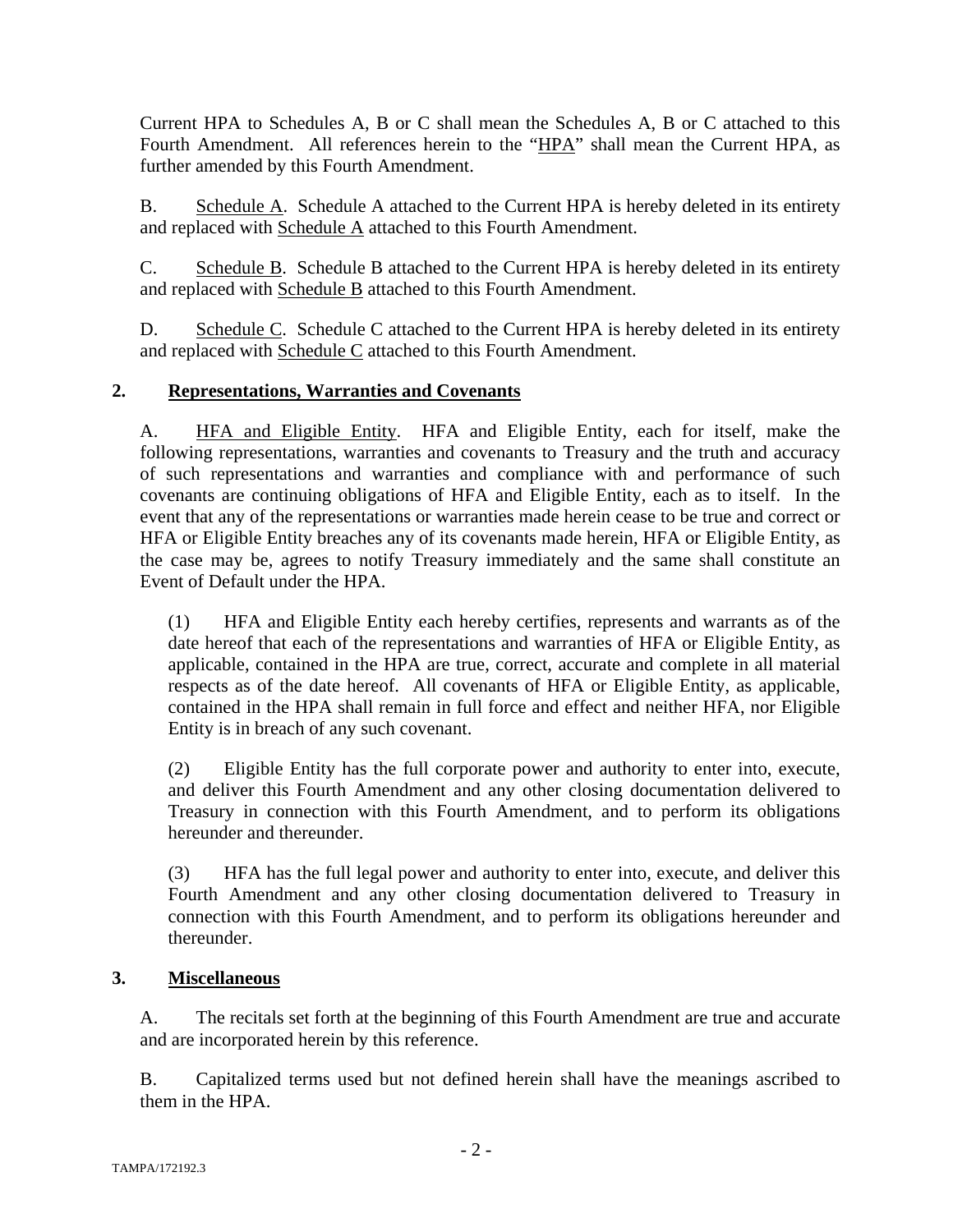C. Any provision of the HPA that is determined to be prohibited or unenforceable in any jurisdiction shall, as to such jurisdiction, be ineffective to the extent of such prohibition or unenforceability without invalidating the remaining provisions of the HPA, and no such prohibition or unenforceability in any jurisdiction shall invalidate such provision in any other jurisdiction.

D. This Fourth Amendment may be executed in two or more counterparts (and by different parties on separate counterparts), each of which shall be deemed an original, but all of which together shall constitute one and the same instrument. Facsimile or electronic copies of this Fourth Amendment shall be treated as originals for all purposes.

#### [SIGNATURE PAGE FOLLOWS; REMAINDER OF PAGE INTENTIONALLY LEFT BLANK]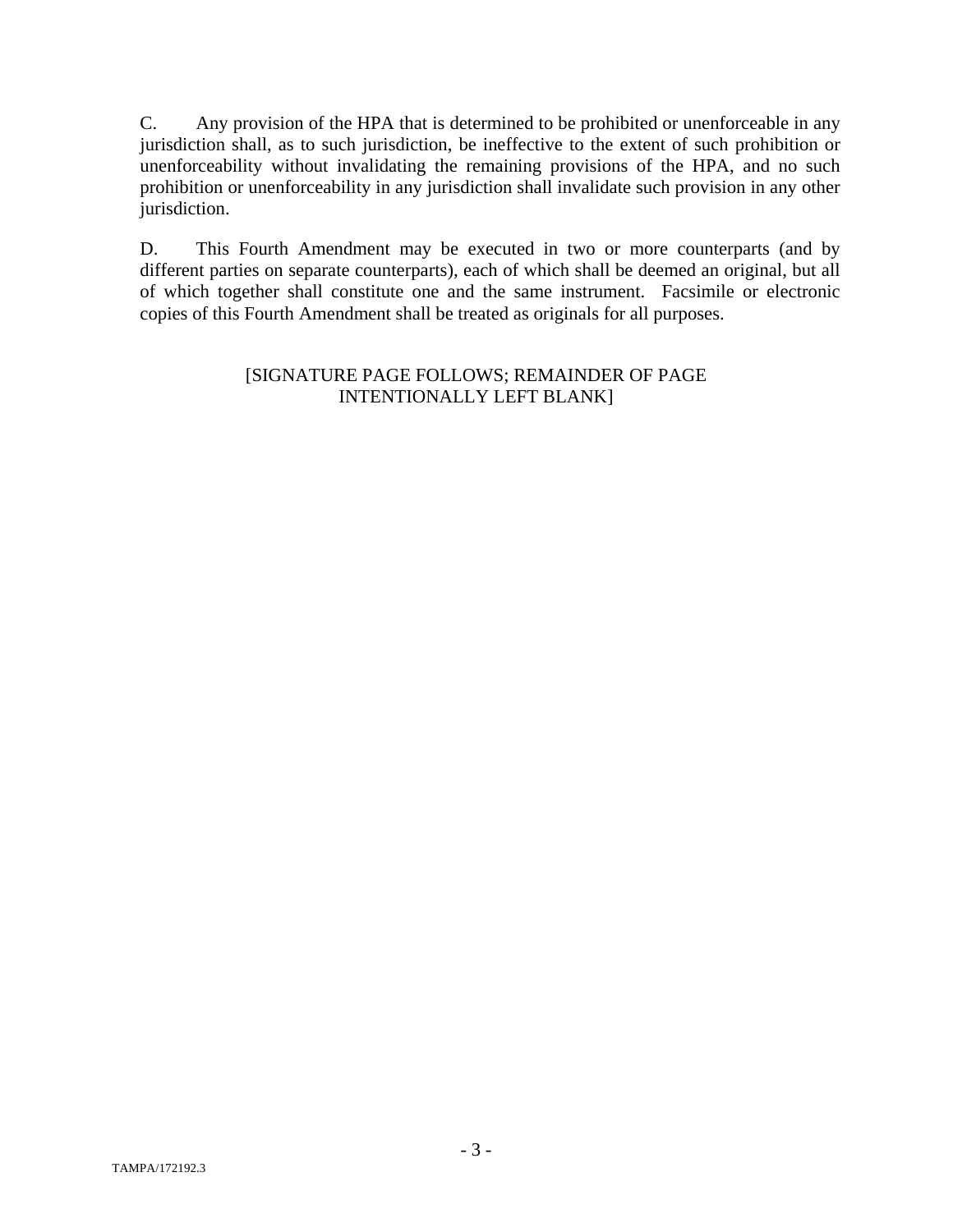**In Witness Whereof**, HFA, Eligible Entity and Treasury by their duly authorized officials hereby execute and deliver this Fourth Amendment to Commitment to Purchase Financial Instrument and HFA Participation Agreement as of the Amendment Date.

#### **HFA**: **TREASURY**:

OREGON HOUSING AND COMMUNITY SERVICES

UNITED STATES DEPARTMENT OF THE **TREASURY** 

By: <u>/s/ Rick Crager</u> By:

Name: Rick Crager Name: Timothy G. Massad Title: Acting Director Title: Acting Assistant Secretary for Financial Stability

#### **ELIGIBLE ENTITY**:

OREGON AFFORDABLE HOUSING ASSISTANCE CORPORATION

By: /s/ Rick Crager Name: Rick Crager Title: President

By:

Name: Nancy Cain Title: Treasurer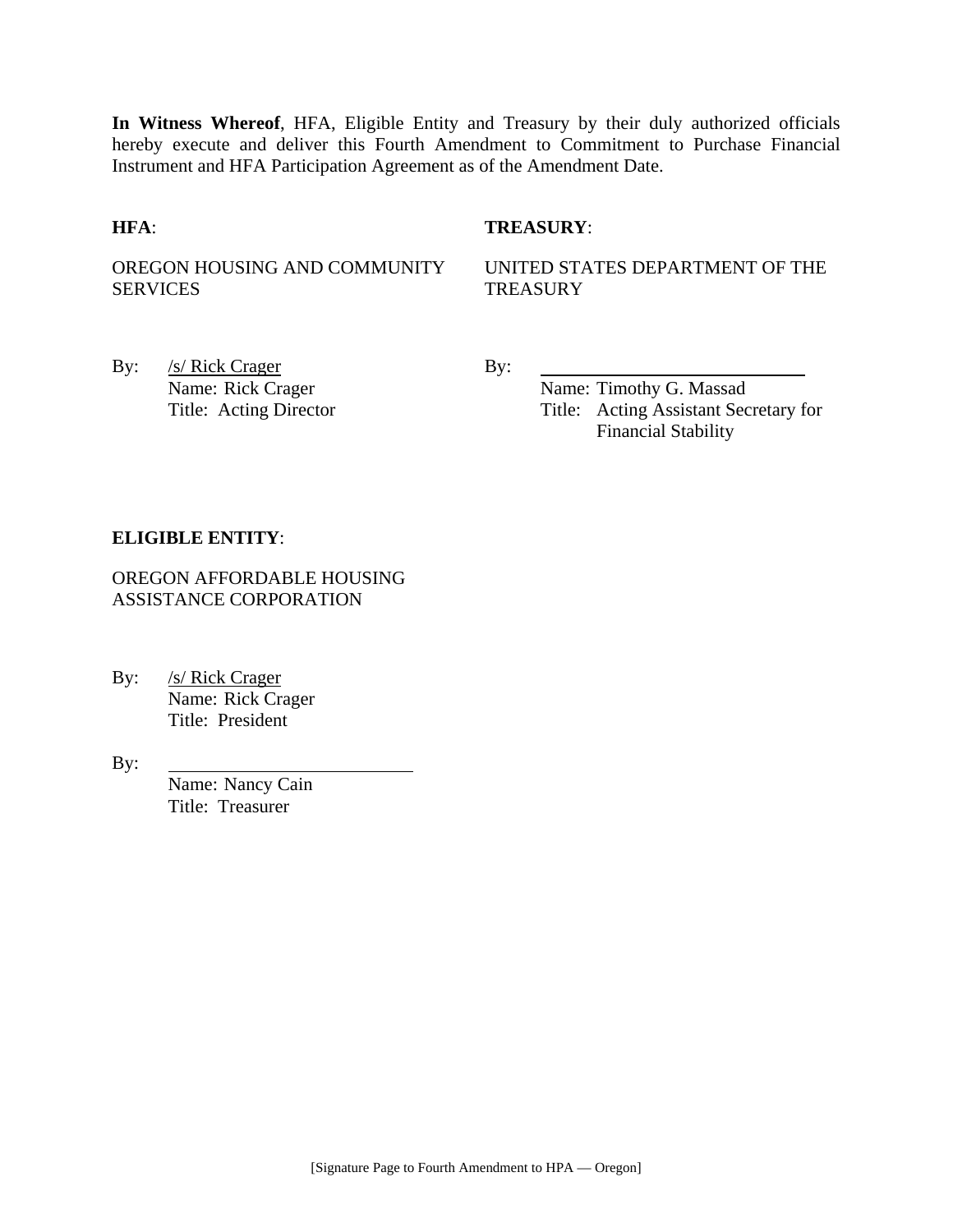In Witness Whereof, HFA, Eligible Entity and Treasury by their duly authorized officials hereby execute and deliver this Fourth Amendment to Commitment to Purchase Financial Instrument and HFA Participation Agreement as of the Amendment Date.

HFA:

#### TREASURY:

OREGON HOUSING AND COMMUNITY **SERVICES** 

By:

Name: Rick Crager Title: Acting Director UNITED STATES DEPARTMENT OF THE **TREASURY** 

By:

Name: Timothy G. Massad Title: Acting Assistant Secretary for Financial Stability

#### ELIGIBLE ENTITY:

OREGON AFFORDABLE HOUSING ASSISTANCE CORPORATION

By:

Name: Rick Crager Title: President

By:

Name: Nancy Cain Title: Treasurer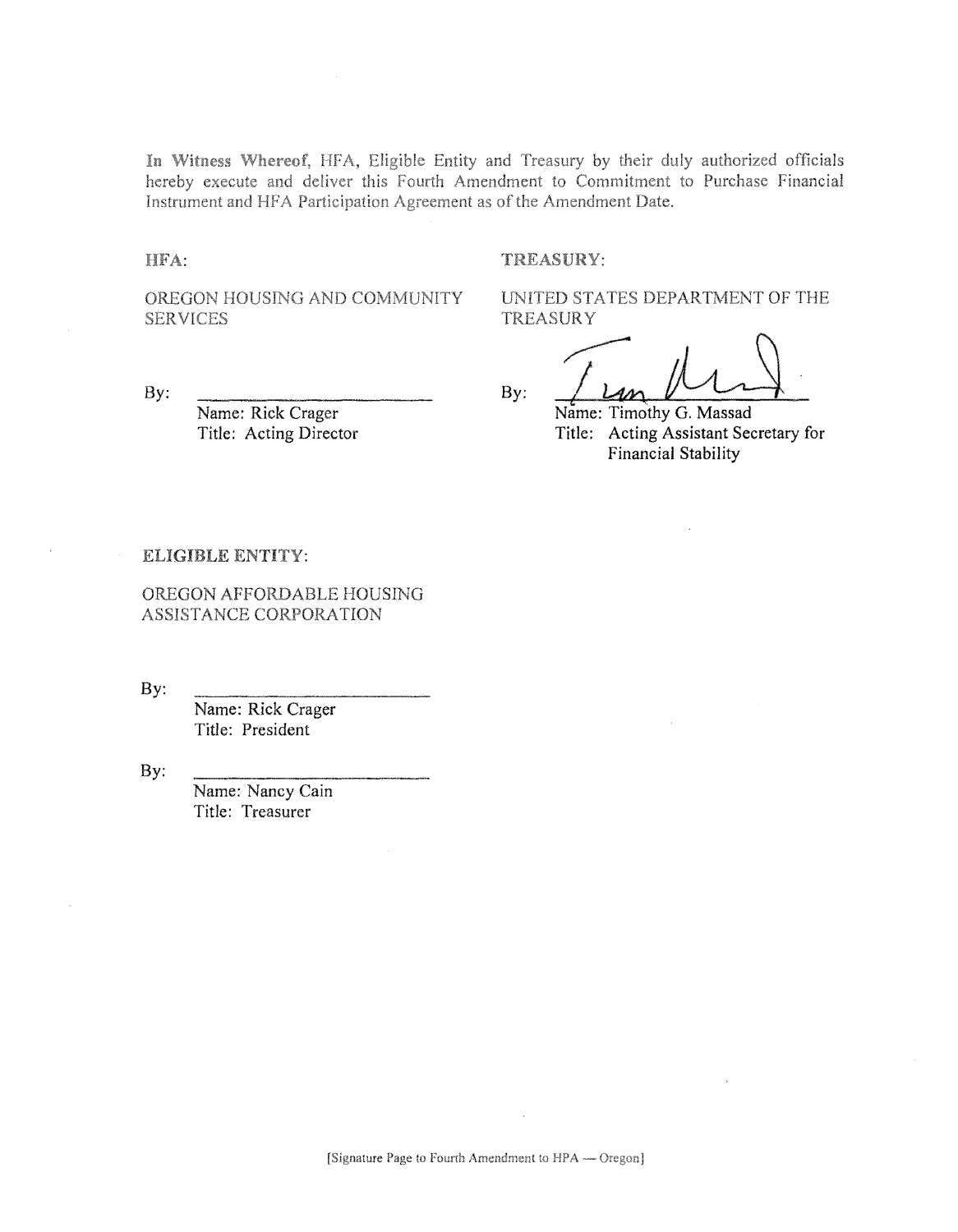# **EXHIBITS AND SCHEDULES**

Schedule A Basic Information<br>Schedule B Service Schedules

Schedule B Service Schedules<br>Schedule C Permitted Expenses

Permitted Expenses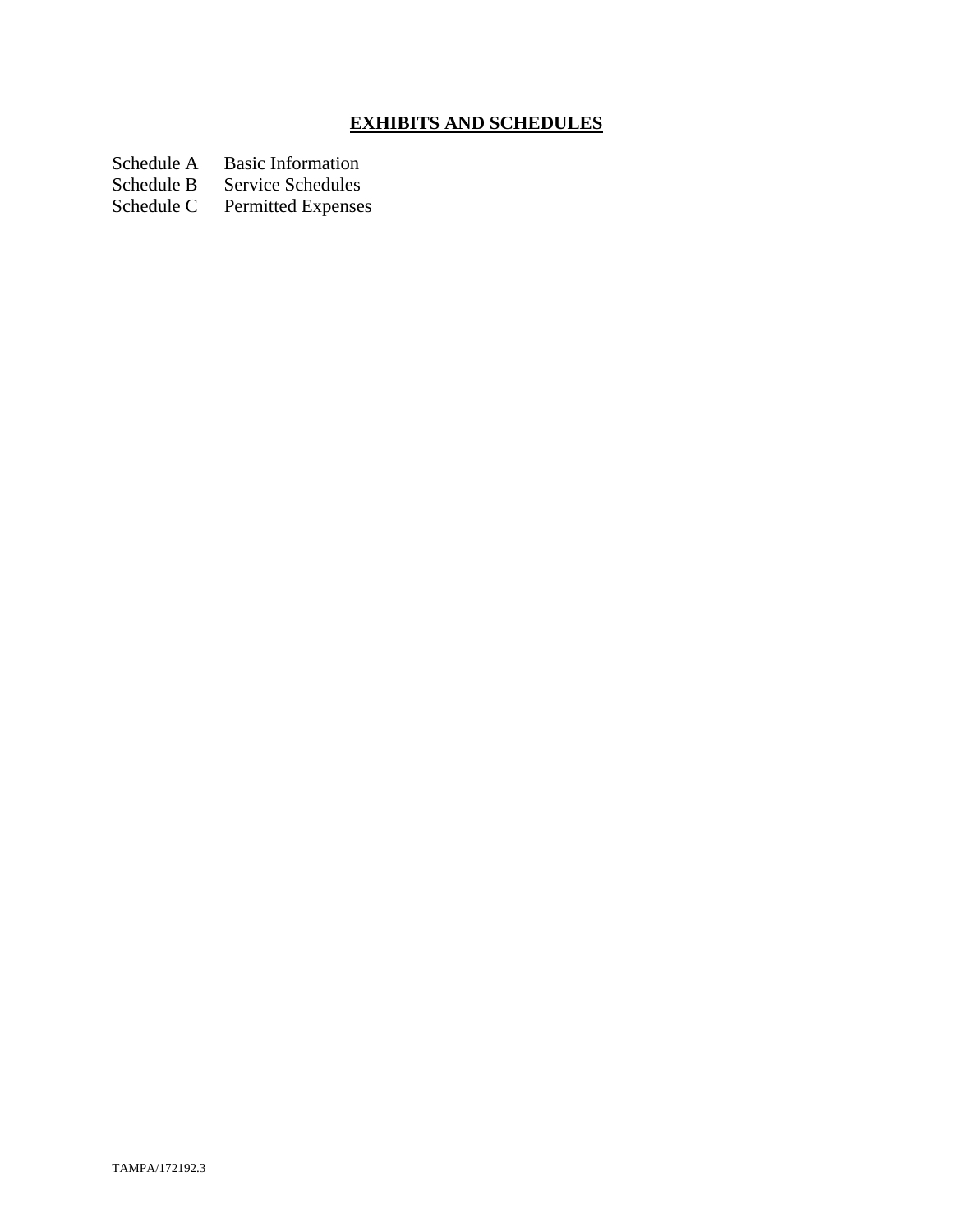# **SCHEDULE A**

# **BASIC INFORMATION**

| Eligible Entity Information:<br>Name of the Eligible Entity: | Oregon Affordable Housing Assistance<br>Corporation |  |
|--------------------------------------------------------------|-----------------------------------------------------|--|
| Corporate or other organizational form:                      | Nonprofit corporation                               |  |
| Jurisdiction of organization:                                | Oregon                                              |  |
| Notice Information:                                          |                                                     |  |

| <b>HFA</b> Information:<br>Name of HFA: | Oregon Housing and Community Services                                        |
|-----------------------------------------|------------------------------------------------------------------------------|
| Organizational form:                    | A department of the State of Oregon under<br>the laws of the State of Oregon |
| Date of Application:                    | June 1, 2010                                                                 |
| Date of Action Plan:                    | September 1, 2010                                                            |
| Notice Information:                     |                                                                              |

| <b>Program Participation Cap:</b>                                        | \$220,042,786.00 |
|--------------------------------------------------------------------------|------------------|
| Portion of Program Participation Cap<br>Representing Original HHF Funds: | \$88,000,000.00  |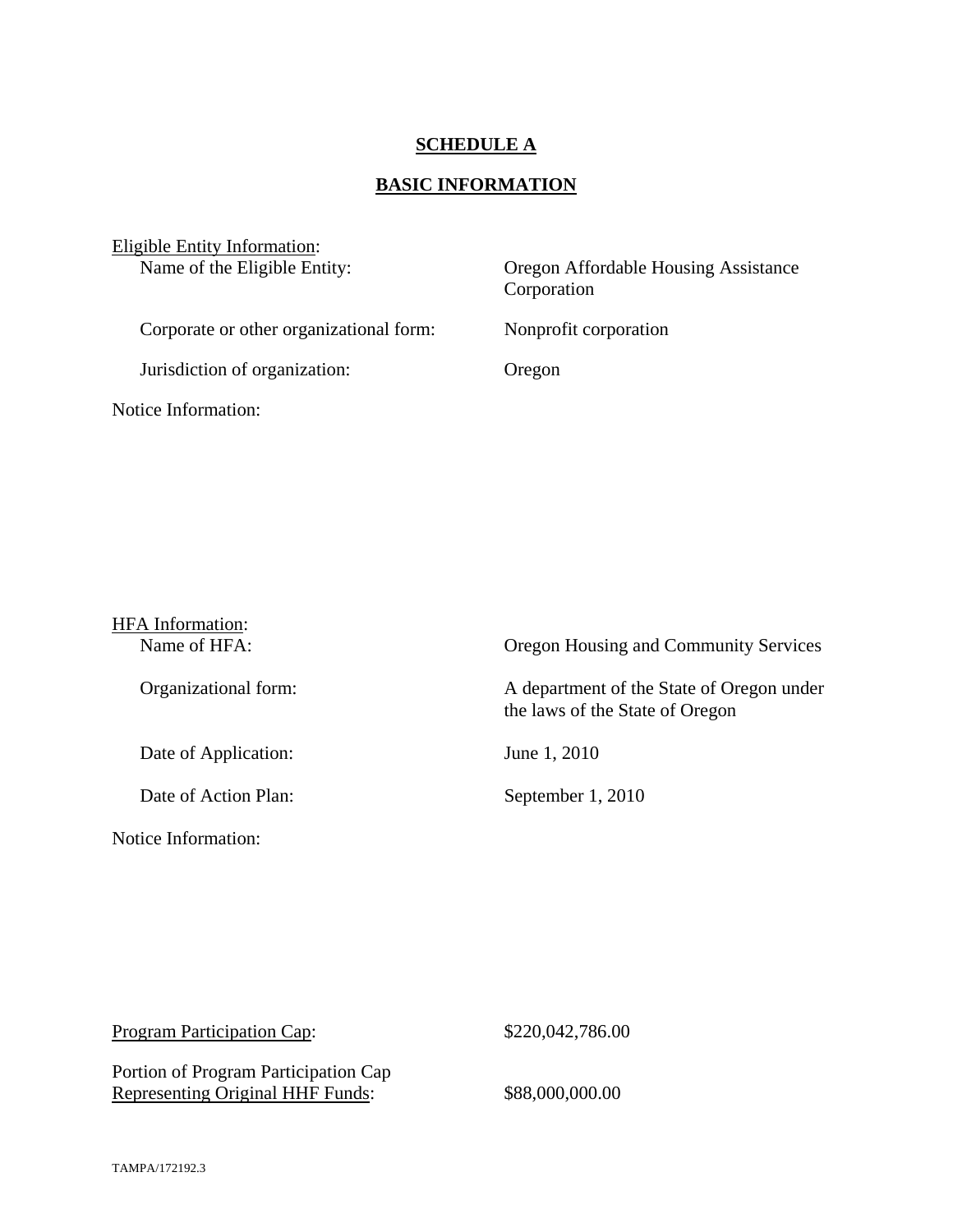| Portion of Program Participation Cap                   |                                                                                                                                                        |
|--------------------------------------------------------|--------------------------------------------------------------------------------------------------------------------------------------------------------|
| <b>Representing Unemployment HHF Funds:</b>            | \$49,294,215.00                                                                                                                                        |
| <b>Permitted Expenses:</b>                             | \$19,490,748.00                                                                                                                                        |
| <b>Closing Date:</b>                                   | August 3, 2010                                                                                                                                         |
| <b>First Amendment Date:</b>                           | September 23, 2010                                                                                                                                     |
| <b>Second Amendment Date:</b>                          | September 29, 2010                                                                                                                                     |
| Third Amendment Date:                                  | December 16, 2010                                                                                                                                      |
| <b>Fourth Amendment Date:</b>                          | March 31, 2011                                                                                                                                         |
| <b>Eligible Entity Depository Account Information:</b> | See account information set forth in the<br>Depository Account Control Agreement<br>between Treasury and Eligible Entity<br>regarding the HHF Program. |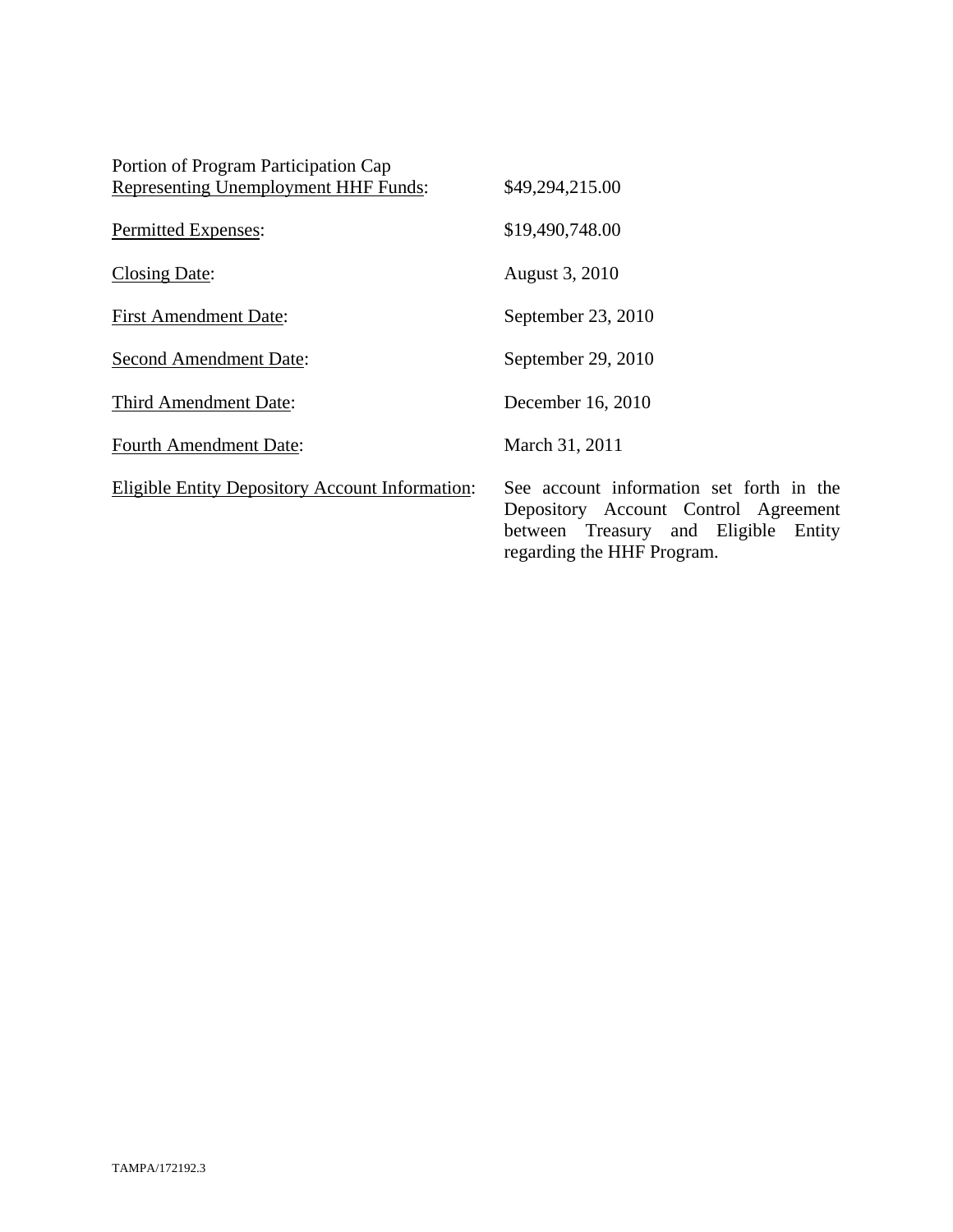#### **SCHEDULE B**

#### **SERVICE SCHEDULES**

The Service Schedules attached as Schedule B to the Current HPA are hereby deleted in their entirety and replaced with the attached Service Schedules (numbered sequentially as Service Schedule B-1, Service Schedule B-2, et. seq.), which collectively comprise Schedule B to the HPA.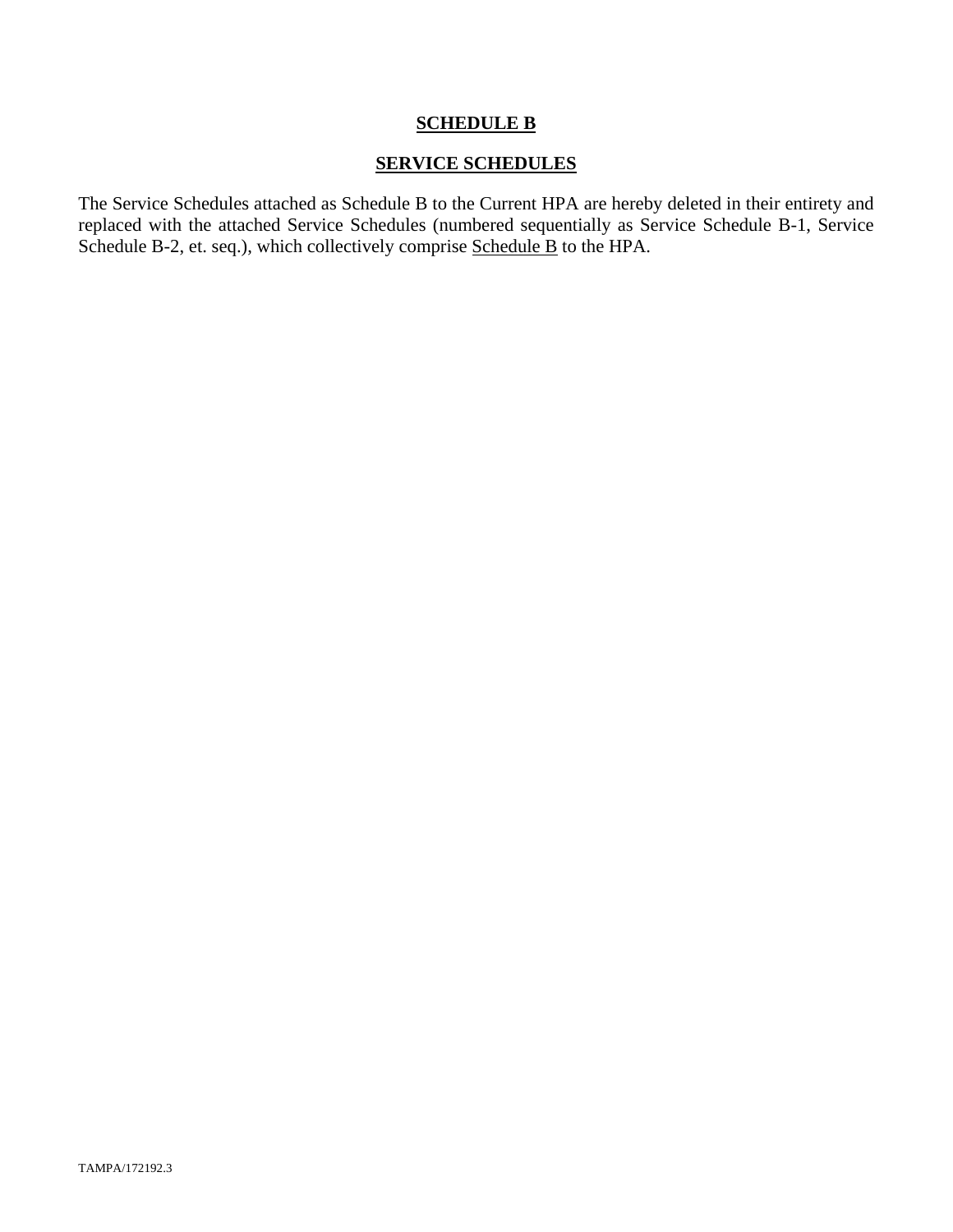#### **Oregon Affordable Housing Assistance Corporation Loan Modification Assistance Program Summary Guidelines**

| 1. | Program Overview                                                                      | The Loan Modification Assistance Program will provide funds to<br>assist financially distressed borrowers who are in the process of<br>modifying their home loans.                                                                                                                                                                                                                                                                                                                                                                                                                                                                                                                                                                               |
|----|---------------------------------------------------------------------------------------|--------------------------------------------------------------------------------------------------------------------------------------------------------------------------------------------------------------------------------------------------------------------------------------------------------------------------------------------------------------------------------------------------------------------------------------------------------------------------------------------------------------------------------------------------------------------------------------------------------------------------------------------------------------------------------------------------------------------------------------------------|
|    |                                                                                       | Under the Program, a one-time contribution of funds will be made<br>to a homeowner's lender/servicer to be used to fill a financial gap<br>that limits a homeowner's eligibility for a loan modification.<br>Funds may be used to reduce the outstanding principal balance,<br>pay delinquent escrow, arrearages, or strategically apply<br>resources to ensure a Net Present Value test is positive.<br>Modification must result in a loan to value ratio of no more than<br>125 percent, a total debt-to-income of up to or less than 50<br>percent, and a mortgage payment of no more than 31 percent<br>including principal, interest, taxes and insurance. The Program is<br>designed to work with both HAMP and non-HAMP<br>modifications. |
| 2. | <b>Program Goals</b>                                                                  | To provide a quick infusion of funds that will allow for a<br>successful loan modification. Without these additional funds,<br>homeowners would be ineligible for modification.                                                                                                                                                                                                                                                                                                                                                                                                                                                                                                                                                                  |
| 3. | <b>Target Population/</b><br><b>Areas</b>                                             | The Program will be available in all counties in Oregon for<br>households with incomes equal to or less than 120 percent of state<br>median income. The substantial majority of funding (80 percent)<br>will be provided to those counties identified as hardest hit (20).                                                                                                                                                                                                                                                                                                                                                                                                                                                                       |
| 4. | <b>Program Allocation</b><br>(Excluding<br><b>Administrative</b><br><b>Expenses</b> ) | \$26,000,000.00                                                                                                                                                                                                                                                                                                                                                                                                                                                                                                                                                                                                                                                                                                                                  |
| 5. | <b>Borrower Eligibility</b><br><b>Criteria</b>                                        | The homeowner must have a current household income equal to<br>or less than 120 percent of state median income. A homeowner<br>who has a loan financed in whole or in part by bonds that are tax-<br>exempt under IRC section 143 is presumed to satisfy income<br>limits.                                                                                                                                                                                                                                                                                                                                                                                                                                                                       |
|    |                                                                                       | The homeowner's current first lien mortgage must have<br>originated before January 1, 2009.                                                                                                                                                                                                                                                                                                                                                                                                                                                                                                                                                                                                                                                      |
|    |                                                                                       | Homeowner must have either been denied for, or must be in the<br>process of receiving, a loan modification.                                                                                                                                                                                                                                                                                                                                                                                                                                                                                                                                                                                                                                      |
|    |                                                                                       | Homeowner must provide a financial hardship affidavit.                                                                                                                                                                                                                                                                                                                                                                                                                                                                                                                                                                                                                                                                                           |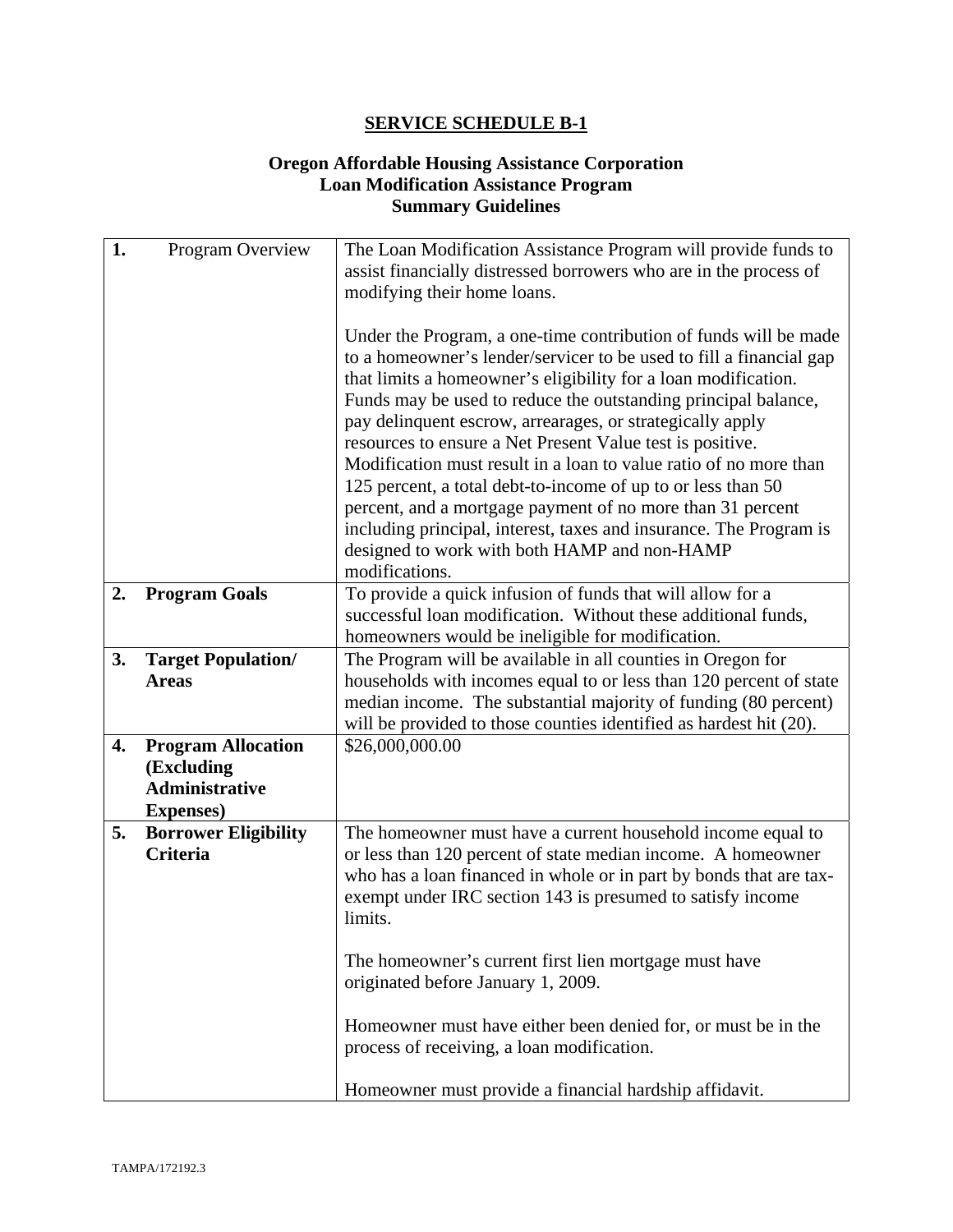|    |                                    | The homeowner cannot own other residential real property.                                                                     |
|----|------------------------------------|-------------------------------------------------------------------------------------------------------------------------------|
|    |                                    | The homeowner, in connection with a mortgage or real estate                                                                   |
|    |                                    | transaction, cannot have been convicted, within the last 10 years,                                                            |
|    |                                    | of any one of the following: (A) felony larceny, theft, fraud or                                                              |
|    |                                    | forgery, $(B)$ money laundering or $(C)$ tax evasion.                                                                         |
|    |                                    |                                                                                                                               |
|    |                                    | After modification, must have a loan-to-value ratio of no more                                                                |
|    |                                    | than 125 percent.                                                                                                             |
| 6. | <b>Property/Loan</b>               | The subject property must be an owner-occupied, primary                                                                       |
|    | <b>Eligibility Criteria</b>        | residence and be located in Oregon. Manufactured homes are                                                                    |
|    |                                    | eligible only if the structure is recorded in the county's deed                                                               |
|    |                                    | records.                                                                                                                      |
|    |                                    |                                                                                                                               |
|    |                                    | The unpaid principal balance of the homeowner's first lien                                                                    |
|    |                                    | mortgage cannot exceed \$729,750.                                                                                             |
|    |                                    |                                                                                                                               |
| 7. | <b>Program Exclusions</b>          | The homeowner cannot own other residential real property.<br>Owners of second homes or investment properties.                 |
|    |                                    |                                                                                                                               |
| 8. | <b>Structure of</b>                | Funding from the Program will be structured as a five-year non-                                                               |
|    | <b>Assistance</b>                  | recourse, zero-percent forgivable, non-amortizing loan in which a                                                             |
|    |                                    | second lien is recorded on the property. Twenty percent of the                                                                |
|    |                                    | loan will be forgiven for each year it is outstanding. If property is                                                         |
|    |                                    | sold or refinanced prior to the loan termination date, funds will be                                                          |
|    |                                    | recovered should sufficient equity be available from the<br>transaction. Recovered funds will be recycled in order to provide |
|    |                                    | additional program assistance until December 31, 2017, at which                                                               |
|    |                                    | time any recovered funds will be returned to Treasury.                                                                        |
| 9. | <b>Per Household</b>               | Maximum is \$10,000.                                                                                                          |
|    | <b>Assistance</b>                  |                                                                                                                               |
|    | 10. Duration of Assistance         | One time payment on behalf of borrower to lender/servicer.                                                                    |
|    | 11. Estimated Number of            | An estimated 2,600 homeowners will receive assistance.                                                                        |
|    | Participating<br><b>Households</b> |                                                                                                                               |
|    | 12. Program Inception/             | The Program is expected to be operational by February of 2011                                                                 |
|    | <b>Duration</b>                    | and last less than 12 months. All funds still available after                                                                 |
|    |                                    | 12/31/2017 will be returned to Treasury.                                                                                      |
|    | 13. Program Interactions           | None.                                                                                                                         |
|    | with Other Programs                |                                                                                                                               |
|    | (e.g. other HFA                    |                                                                                                                               |
|    | programs)                          |                                                                                                                               |
|    | 14. Program Interactions           | The Program will only function directly with the existing HAMP                                                                |
|    | with HAMP                          | program or other modification programs offered by servicers                                                                   |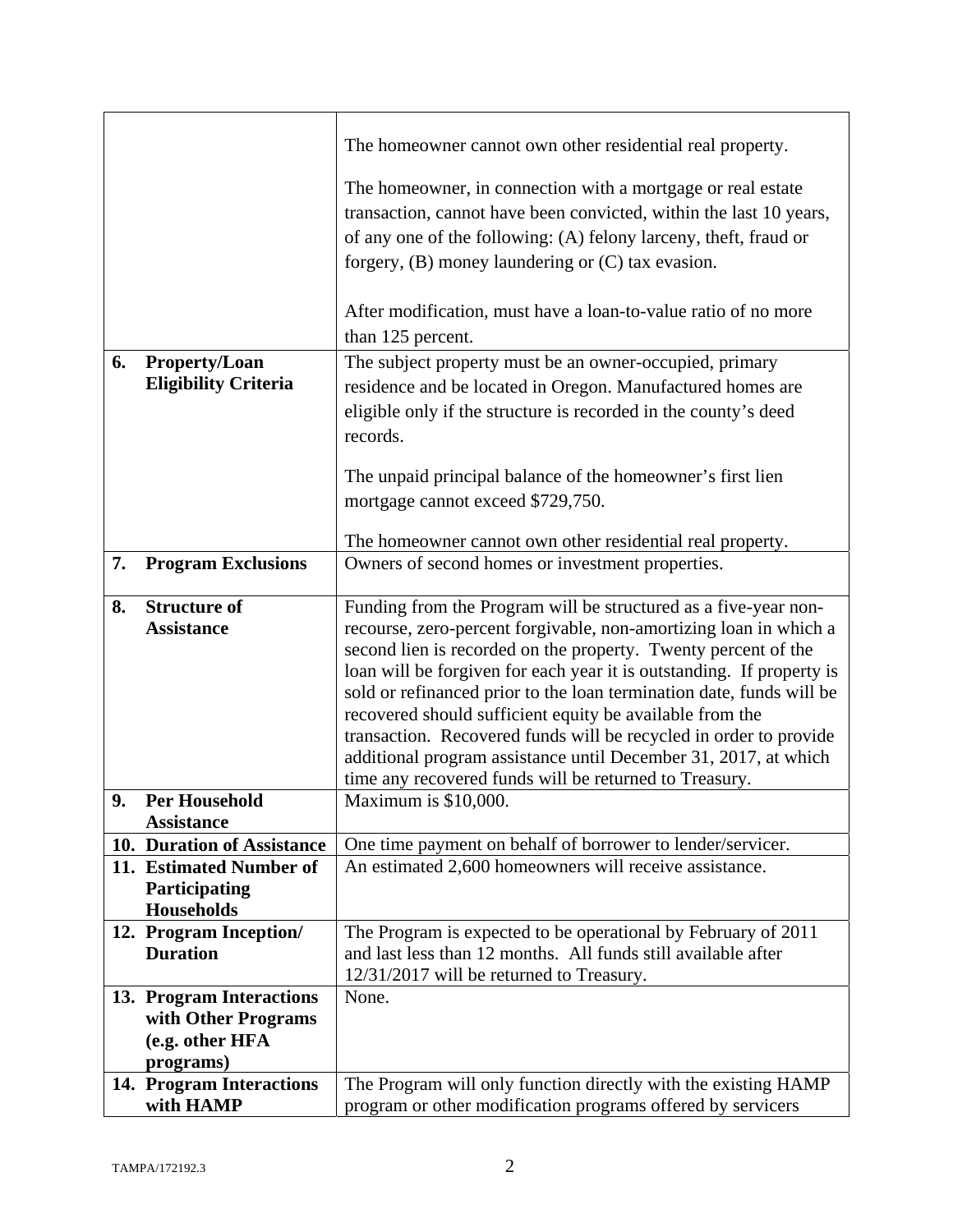|                      | and/or lenders. The Program is not anticipated to work with the   |
|----------------------|-------------------------------------------------------------------|
|                      | other Hardest Hit Fund programs; however, it will work with non-  |
|                      | HAMP modification programs offered through lenders/servicers.     |
|                      | In those cases, Program funds will be used when an investment of  |
|                      | \$10,000 or less, will facilitate a successful loan modification. |
| 15. Program Leverage | Servicers will not charge administrative fees and waive all       |
| with Other Financial | administrative fees accrued prior to modification.                |
| <b>Resources</b>     |                                                                   |
| 16. Qualify as an    | $\Box$ Yes<br>$\square$ No                                        |
| Unemployment         |                                                                   |
| Program              |                                                                   |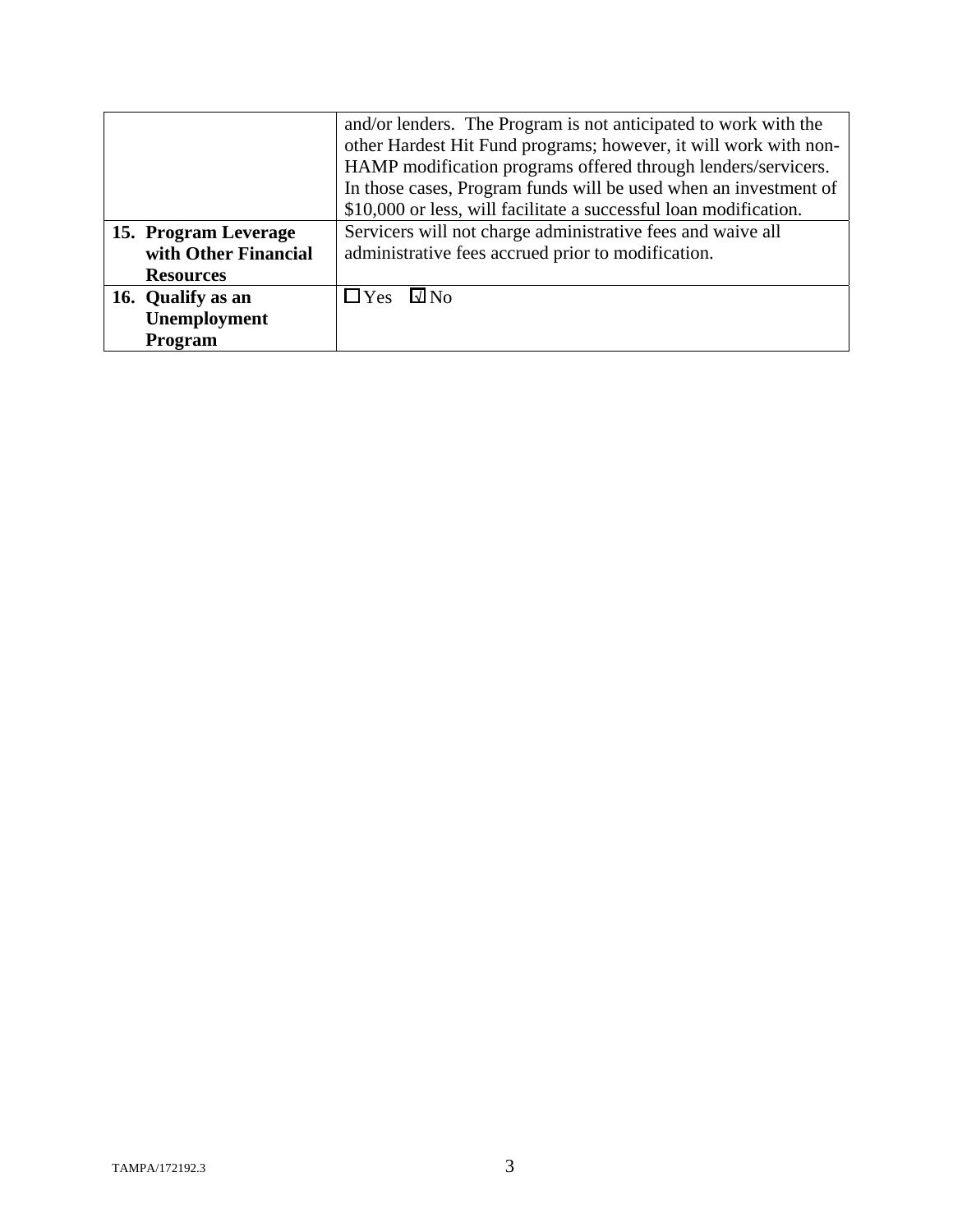#### **Oregon Affordable Housing Assistance Corporation Mortgage Payment Assistance Program Summary Guidelines**

| 1. | <b>Program Overview</b>             | The Mortgage Payment Assistance Program will provide up to 12<br>months of mortgage payment assistance or \$20,000, whichever is      |
|----|-------------------------------------|---------------------------------------------------------------------------------------------------------------------------------------|
|    |                                     | used first. This temporary assistance will be provided on behalf of<br>unemployed or substantially underemployed homeowners.          |
|    |                                     | The state's foreclosure counseling network will serve as the                                                                          |
|    |                                     | administrative entry point for initial eligibility screening.                                                                         |
|    |                                     |                                                                                                                                       |
|    |                                     | Oregon Affordable Housing Assistance Corporation (OAHAC)                                                                              |
|    |                                     | will, on behalf of an eligible borrower, make a full monthly                                                                          |
|    |                                     | payment to the servicer until the applicable program cap is                                                                           |
|    |                                     | reached or the borrower becomes re-employed.                                                                                          |
|    |                                     | OAHAC will be responsible for ongoing monitoring of borrowers                                                                         |
|    |                                     | to ensure continued eligibility.                                                                                                      |
| 2. | <b>Program Goals</b>                | The Mortgage Payment Assistance Program will provide                                                                                  |
|    |                                     | assistance so a qualified borrower can search for work or obtain<br>job training without fear of losing their home. The purpose of    |
|    |                                     | these programs is assist borrowers until they can obtain sufficient                                                                   |
|    |                                     | income to resume scheduled mortgage payments, or qualify for a                                                                        |
|    |                                     | modified mortgage payment.                                                                                                            |
| 3. | <b>Target Population/</b>           | The Program will be available in all counties of Oregon for                                                                           |
|    | <b>Areas</b>                        | households with incomes equal to or less than 120 percent of state<br>median income. The substantial majority of funding (80 percent) |
|    |                                     | will be provided to those counties identified as housing distressed                                                                   |
|    |                                     | (20).                                                                                                                                 |
| 4. | <b>Program Allocation</b>           | \$100,000,000.00                                                                                                                      |
|    | (Excluding                          |                                                                                                                                       |
|    | Administrative<br><b>Expenses</b> ) |                                                                                                                                       |
| 5. | <b>Borrower Eligibility</b>         | The homeowner must have a current household income equal to                                                                           |
|    | Criteria                            | or less than 120 percent of state median income. A homeowner                                                                          |
|    |                                     | who has a loan financed in whole or in part by bonds that are tax-                                                                    |
|    |                                     | exempt under IRC section 143 is presumed to satisfy income                                                                            |
|    |                                     | limits.                                                                                                                               |
|    |                                     | The homeowner must be unemployed or substantially                                                                                     |
|    |                                     | underemployed (have experienced a verifiable loss of income of                                                                        |
|    |                                     | 25 percent or more).                                                                                                                  |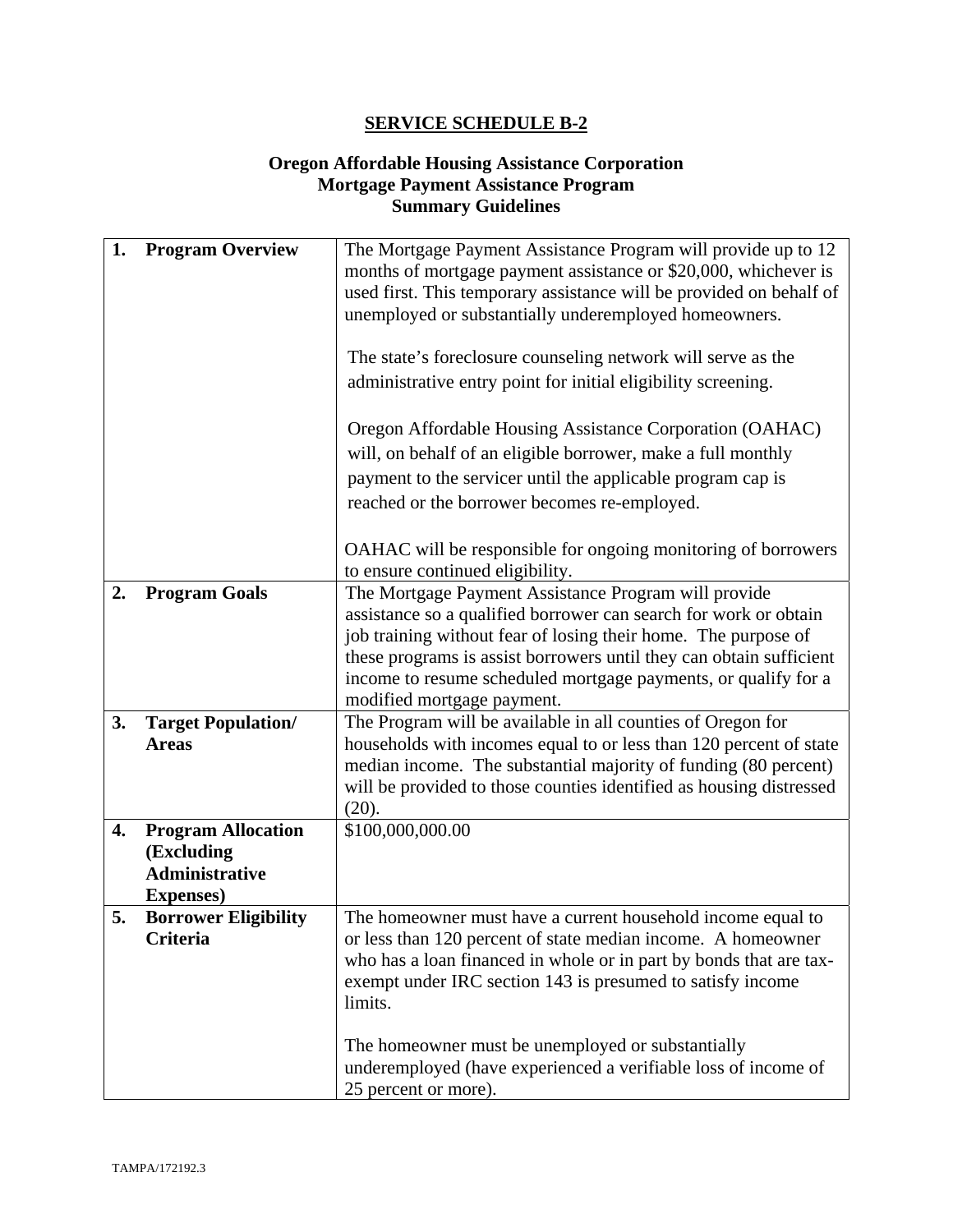|    |                                                       | The homeowner's current first lien mortgage must have<br>originated before January 1, 2009.<br>The homeowner must complete and sign a Financial Hardship<br>Affidavit.<br>The homeowner, in connection with a mortgage or real estate<br>transaction, cannot have been convicted, within the last 10 years,<br>of any one of the following: (A) felony larceny, theft, fraud or                                                                                                                                                                                                                                                                                          |
|----|-------------------------------------------------------|--------------------------------------------------------------------------------------------------------------------------------------------------------------------------------------------------------------------------------------------------------------------------------------------------------------------------------------------------------------------------------------------------------------------------------------------------------------------------------------------------------------------------------------------------------------------------------------------------------------------------------------------------------------------------|
|    |                                                       | forgery, (B) money laundering or (C) tax evasion.                                                                                                                                                                                                                                                                                                                                                                                                                                                                                                                                                                                                                        |
| 6. | Property/Loan<br><b>Eligibility Criteria</b>          | The subject property must be an owner-occupied, primary<br>residence and be located in Oregon. Manufactured homes are<br>eligible only if the structure is recorded in the county's deed<br>records.                                                                                                                                                                                                                                                                                                                                                                                                                                                                     |
|    |                                                       | The unpaid principal balance of the homeowner's first lien<br>mortgage cannot exceed \$729,750.                                                                                                                                                                                                                                                                                                                                                                                                                                                                                                                                                                          |
| 7. | <b>Program Exclusions</b>                             | Homeowners who have received notification of trustee/sheriff sale have<br>been recorded and the trustee/sheriff sale is scheduled less than seven<br>days from date the Servicer is notified of borrower approval by<br>OAHAC.<br>Those with liquid resources sufficient to make four or more months of<br>mortgage payments.                                                                                                                                                                                                                                                                                                                                            |
|    |                                                       | The homeowner cannot own other residential real property.                                                                                                                                                                                                                                                                                                                                                                                                                                                                                                                                                                                                                |
| 8. | <b>Structure of</b><br><b>Assistance</b>              | The Program is envisioned as a revolving fund. The Program will<br>make a five-year, non-recourse, zero-percent forgivable, non-<br>amortizing loan in which a second lien is recorded on the<br>property. Twenty percent of the loan will be forgiven for each<br>year the loan is outstanding. If the property is sold or refinanced<br>prior to the loan termination date, the Program will recover funds<br>should sufficient equity be available from the transaction. The<br>Program will recycle recovered funds in order to provide<br>additional program assistance until December 31, 2017, at which<br>time any recovered funds will be returned to Treasury. |
| 9. | <b>Per Household</b>                                  | Maximum benefit is \$20,000 per borrower.                                                                                                                                                                                                                                                                                                                                                                                                                                                                                                                                                                                                                                |
|    | <b>Assistance</b>                                     |                                                                                                                                                                                                                                                                                                                                                                                                                                                                                                                                                                                                                                                                          |
|    | 10. Duration of Assistance<br>11. Estimated Number of | 12 months.                                                                                                                                                                                                                                                                                                                                                                                                                                                                                                                                                                                                                                                               |
|    | Participating<br>Households                           | At a minimum this program will help 5,000 homeowners.                                                                                                                                                                                                                                                                                                                                                                                                                                                                                                                                                                                                                    |
|    | 12. Program Inception/                                | The Program will be operational December 2010. The Program is                                                                                                                                                                                                                                                                                                                                                                                                                                                                                                                                                                                                            |
|    | <b>Duration</b>                                       | expected to last 24 months.                                                                                                                                                                                                                                                                                                                                                                                                                                                                                                                                                                                                                                              |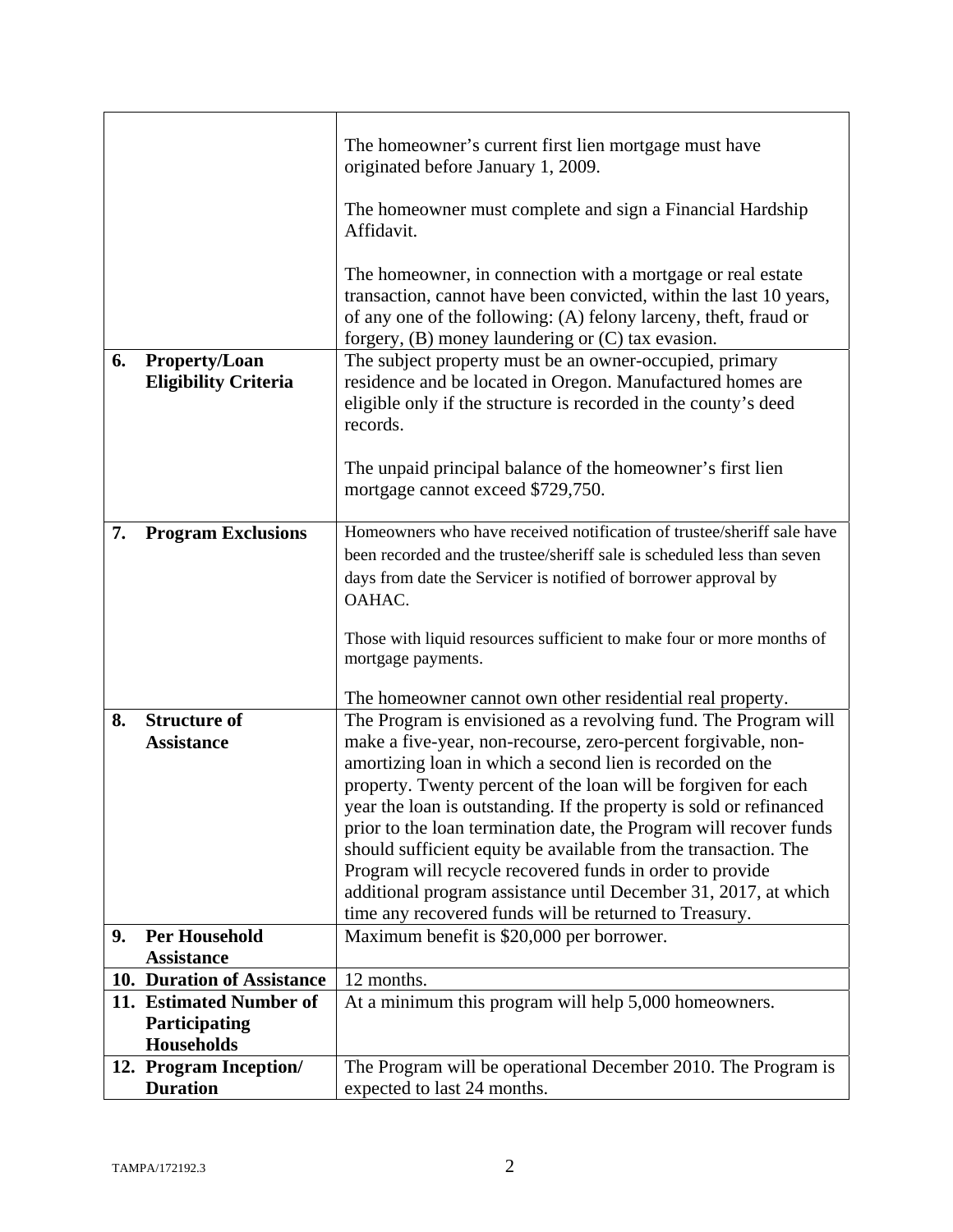| 13. Program Interactions | None.                                                            |
|--------------------------|------------------------------------------------------------------|
| with Other Programs      |                                                                  |
| (e.g. other HFA          |                                                                  |
| programs)                |                                                                  |
| 14. Program Interactions | HHF Funds will generally be utilized prior to the UP forbearance |
| with HAMP                | described in Supplemental Directive 10-04 and/or GSE             |
|                          | forbearance programs, unless the borrower has already received   |
|                          | forbearance under those programs. When appropriate however,      |
|                          | servicers should provide UP or other forbearance to eligible     |
|                          | borrowers who are being evaluated for Mortgage Payment           |
|                          | Assistance by OAHAC.                                             |
|                          |                                                                  |
|                          | If the servicer is a HAMP participating servicer, borrowers must |
|                          | be evaluated for HAMP at the earlier of reemployment or          |
|                          | expiration of HFA mortgage assistance benefits.                  |
|                          |                                                                  |
|                          | The servicer will not require reinstatement before the servicer  |
|                          | accepts Mortgage Payment Assistance, but OAHAC can agree to      |
|                          | do so if it deems appropriate for the borrower.                  |
| 15. Program Leverage     | Servicers will not charge administrative fees (e.g., NSF, late   |
| with Other Financial     | charges) in any month where a full contract payment is made. If  |
| <b>Resources</b>         | the loan is reinstated or modified following HFA mortgage        |
|                          | assistance servicers will waive all administrative fees accrued  |
|                          | since the beginning of the delinquency.                          |
| 16. Qualify as an        | $\Box$ No<br>$\boxtimes$ Yes                                     |
| <b>Unemployment</b>      |                                                                  |
| Program                  |                                                                  |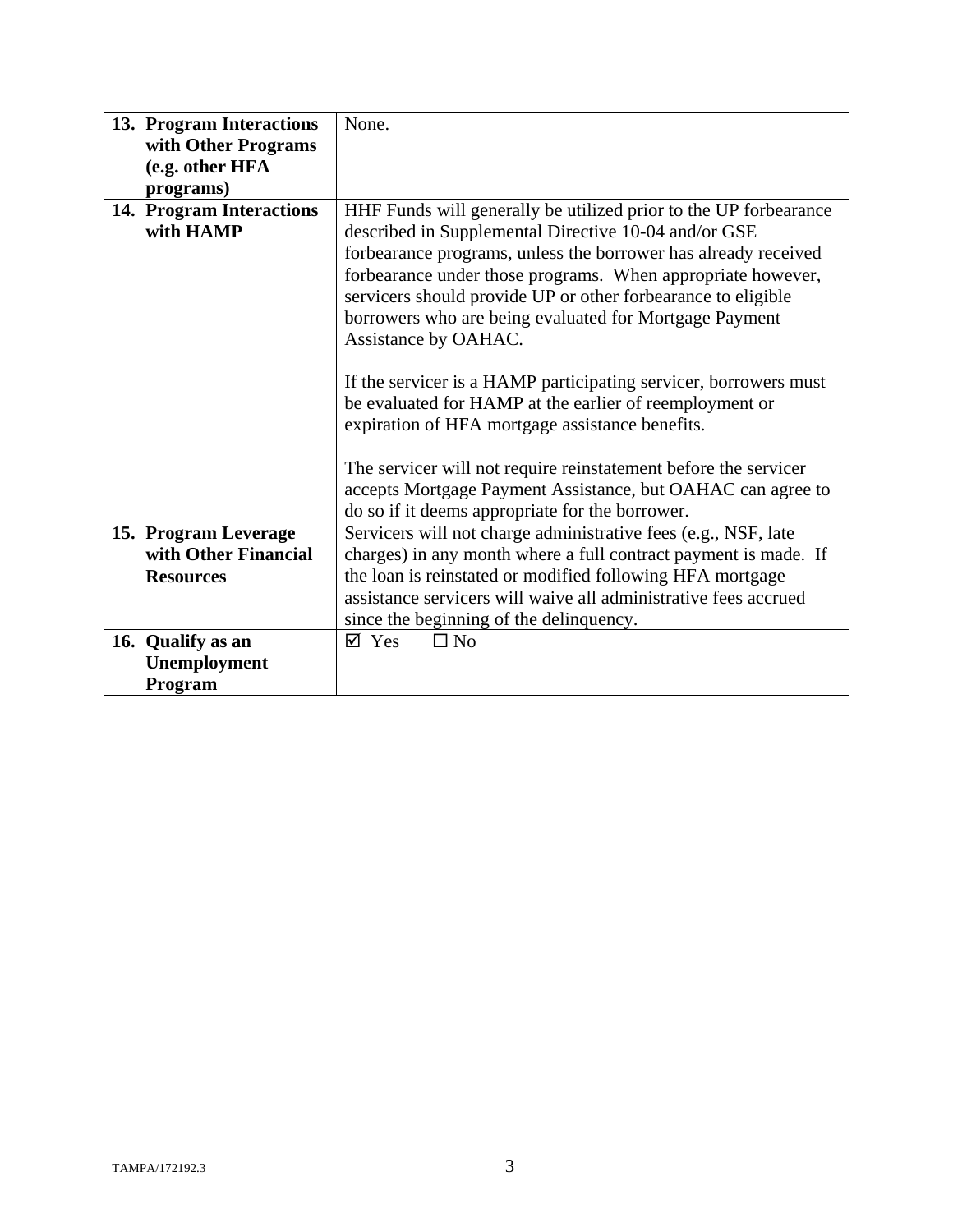#### **Oregon Affordable Housing Assistance Corporation Loan Preservation Assistance Program Summary Guidelines**

| 1. | <b>Program Overview</b>                          | The Loan Preservation Assistance Program is intended to benefit<br>homeowners who have regained employment or recovered from<br>financial distress to ensure their loans become, or remain,<br>affordable. Funds provided through this Program will be paid to<br>lenders/servicers to be used to ensure successful loan<br>modification, pay arrearages, bring a delinquent borrower current,<br>cure delinquent escrow, or pay other fees incurred during a period |
|----|--------------------------------------------------|----------------------------------------------------------------------------------------------------------------------------------------------------------------------------------------------------------------------------------------------------------------------------------------------------------------------------------------------------------------------------------------------------------------------------------------------------------------------|
|    |                                                  | of unemployment or financial distress. Funds may be utilized to<br>bring homeowners within acceptable limits for entry into existing<br>refinance, modification, or other existing foreclosure prevention<br>programs. Eligibility will be determined by Foreclosure<br>Counselors and staff from the Oregon Affordable Housing                                                                                                                                      |
|    |                                                  | Assistance Corporation.                                                                                                                                                                                                                                                                                                                                                                                                                                              |
| 2. | <b>Program Goals</b>                             | To provide those who recover from unemployment or financial<br>distress the opportunity to pay any significant penalties they have<br>incurred, qualify for modification, or pay arrearages to ensure<br>long term mortgage affordability.                                                                                                                                                                                                                           |
| 3. | <b>Target Population/</b>                        | The program will be available in all counties of Oregon for                                                                                                                                                                                                                                                                                                                                                                                                          |
|    | <b>Areas</b>                                     | households with incomes equal to or less than 120 percent of state<br>median income. The substantial majority of funding (80 percent)                                                                                                                                                                                                                                                                                                                                |
|    |                                                  | will be provided to those counties identified as hardest hit (20).                                                                                                                                                                                                                                                                                                                                                                                                   |
| 4. | <b>Program Allocation</b>                        | \$57,000,000.00                                                                                                                                                                                                                                                                                                                                                                                                                                                      |
|    | (Excluding                                       |                                                                                                                                                                                                                                                                                                                                                                                                                                                                      |
|    | <b>Administrative</b>                            |                                                                                                                                                                                                                                                                                                                                                                                                                                                                      |
| 5. | <b>Expenses</b> )<br><b>Borrower Eligibility</b> | The homeowner must have a current household income equal to                                                                                                                                                                                                                                                                                                                                                                                                          |
|    | <b>Criteria</b>                                  | or less than 120 percent of state median income. A homeowner<br>who has a loan financed in whole or in part by bonds that are tax-<br>exempt under IRC section 143 is presumed to satisfy income<br>limits.                                                                                                                                                                                                                                                          |
|    |                                                  | Homeowner must provide a financial hardship affidavit.                                                                                                                                                                                                                                                                                                                                                                                                               |
|    |                                                  | After anticipated assistance, recipients cannot have debt-to-<br>income ratio greater than 50 percent.                                                                                                                                                                                                                                                                                                                                                               |
|    |                                                  | After modification, must have a loan-to-value ratio of not<br>more than 125 percent.                                                                                                                                                                                                                                                                                                                                                                                 |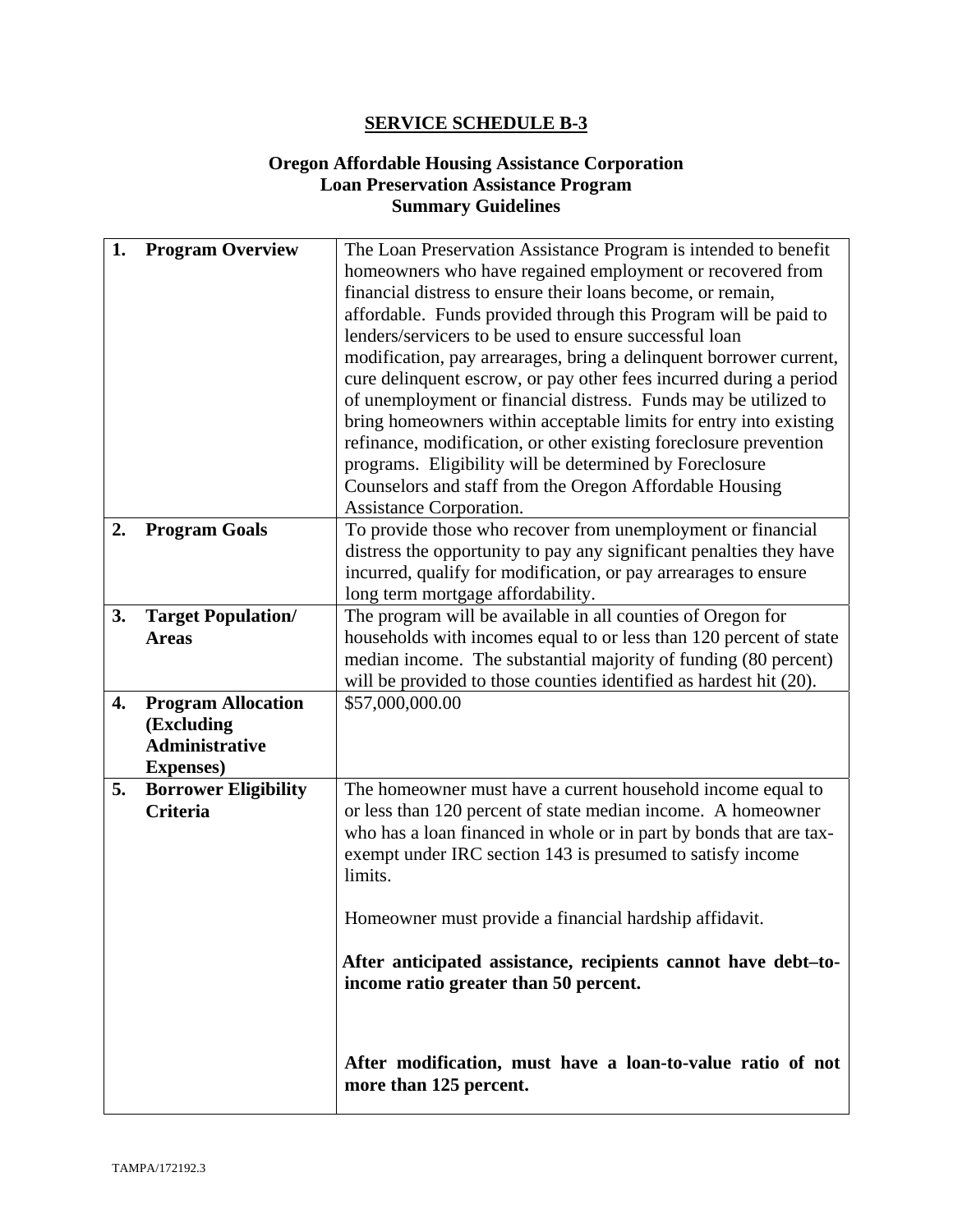|    |                                              | The homeowner, in connection with a mortgage or real estate<br>transaction, cannot have been convicted, within the last 10<br>years, of any one of the following: (A) felony larceny, theft,<br>fraud or forgery, $(B)$ money laundering or $(C)$ tax evasion. |
|----|----------------------------------------------|----------------------------------------------------------------------------------------------------------------------------------------------------------------------------------------------------------------------------------------------------------------|
| 6. | Property/Loan<br><b>Eligibility Criteria</b> | The subject property must be an owner-occupied, primary<br>residence and be located in Oregon. Manufactured homes are<br>eligible only if the structure is recorded in the county's deed<br>records.                                                           |
|    |                                              | The unpaid principal balance of the homeowner's first lien<br>mortgage cannot exceed \$350,000.                                                                                                                                                                |
| 7. | <b>Program Exclusions</b>                    | First lien mortgages that are home equity lines of credit.                                                                                                                                                                                                     |
|    |                                              | The homeowner cannot own other residential real property.                                                                                                                                                                                                      |
| 8. | <b>Structure of</b><br><b>Assistance</b>     | The Program is envisioned as a revolving fund. The Program will<br>make a five-year, non-recourse, zero-percent forgivable, non-                                                                                                                               |
|    |                                              | amortizing loan in which a second lien is recorded on the                                                                                                                                                                                                      |
|    |                                              | property. Twenty percent of the loan will be forgiven for each<br>year the loan is outstanding. If the property is sold or refinanced                                                                                                                          |
|    |                                              | prior to the loan termination date, the Program will recover funds                                                                                                                                                                                             |
|    |                                              | should sufficient equity be available from the transaction. The                                                                                                                                                                                                |
|    |                                              | Program will recycle recovered funds in order to provide                                                                                                                                                                                                       |
|    |                                              | additional program assistance until December 31, 2017, at which<br>time any recovered funds will be returned to Treasury.                                                                                                                                      |
| 9. | <b>Per Household</b>                         | Maximum benefit is \$20,000 per borrower.                                                                                                                                                                                                                      |
|    | <b>Assistance</b>                            |                                                                                                                                                                                                                                                                |
|    | 10. Duration of Assistance                   | Lenders/servicers will receive a one-time payment on behalf of<br>borrower.                                                                                                                                                                                    |
|    | 11. Estimated Number of                      | It is estimated that a minimum of 2,850 homeowners will receive                                                                                                                                                                                                |
|    | Participating                                | assistance.                                                                                                                                                                                                                                                    |
|    | <b>Households</b>                            |                                                                                                                                                                                                                                                                |
|    | 12. Program Inception/                       | The Program will be operational in April 2011. The Program is                                                                                                                                                                                                  |
|    | <b>Duration</b>                              | expected to last 30 months.                                                                                                                                                                                                                                    |
|    | 13. Program Interactions                     | This Program will operate in conjunction with the Mortgage                                                                                                                                                                                                     |
|    | with Other Programs<br>(e.g. other HFA       | Payment Assistance Program and other existing modification and<br>refinance programs. It is anticipated that many of the recipients                                                                                                                            |
|    | programs)                                    | of these funds will have used mortgage assistance, become                                                                                                                                                                                                      |
|    |                                              | stabilized, and can now take advantage of this Program.                                                                                                                                                                                                        |
|    |                                              | Recipients of these Program funds will enter into companion loan                                                                                                                                                                                               |
|    |                                              | modification programs such as the FHA's Short Refinance                                                                                                                                                                                                        |
|    |                                              | Program, HAMP, Hope for Homeowners or other existing                                                                                                                                                                                                           |
|    | 14. Program Interactions                     | modification programs.<br>This Program would incent recipients to enter loan modification                                                                                                                                                                      |
|    | with HAMP                                    | programs such as HAMP and may interact with both new and                                                                                                                                                                                                       |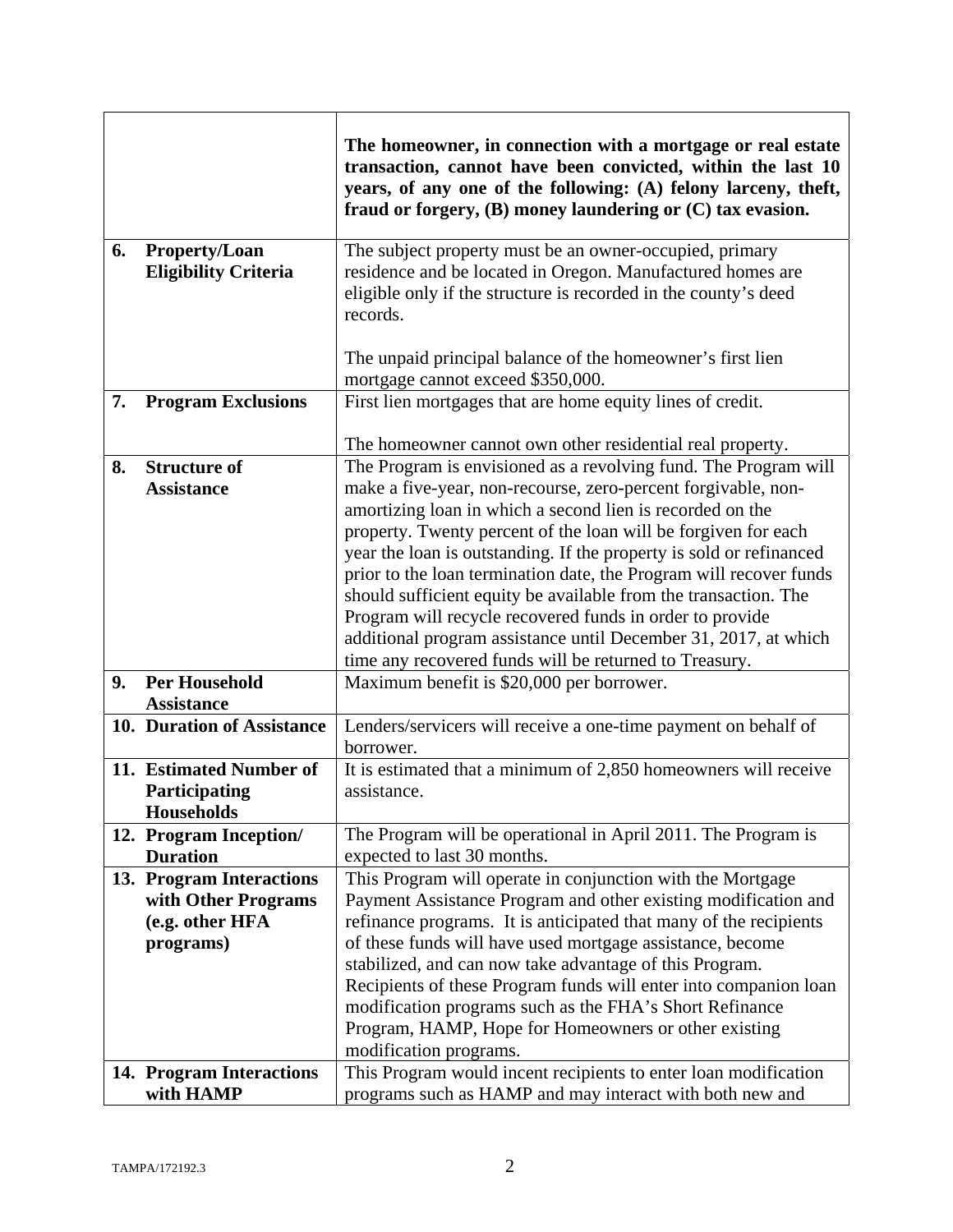|                      | existing HAMP programs.                                             |  |
|----------------------|---------------------------------------------------------------------|--|
| 15. Program Leverage | Servicers will waive administrative fees (e.g., NSF, late charges). |  |
| with Other Financial |                                                                     |  |
| <b>Resources</b>     |                                                                     |  |
| 16. Qualify as an    | $\boxtimes$ No<br>$\square$ Yes                                     |  |
| Unemployment         |                                                                     |  |
| <b>Program</b>       |                                                                     |  |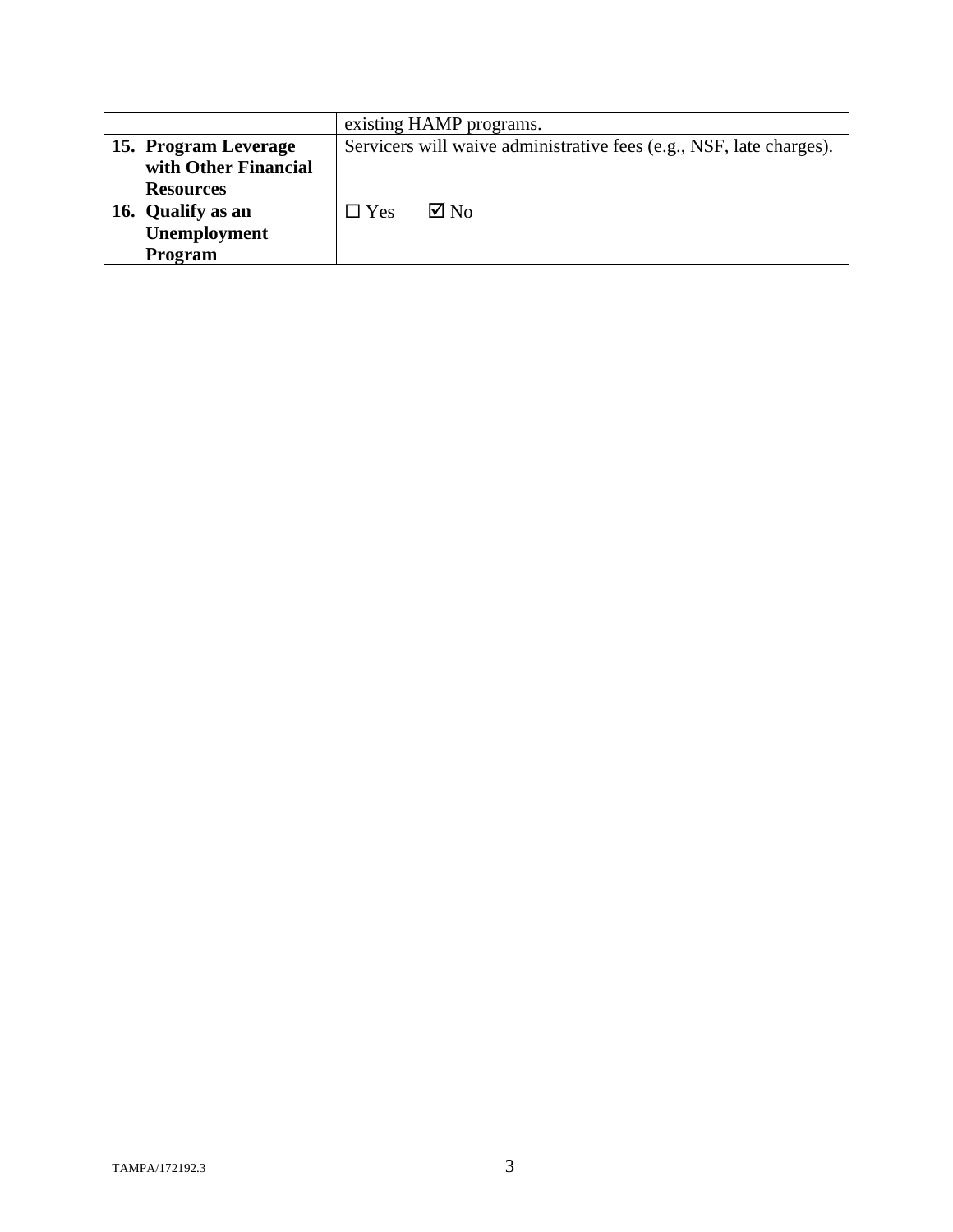#### **Oregon Affordable Housing Assistance Corporation Transition Assistance Program Summary Guidelines**

| 1. | <b>Program Overview</b>     | The Transitional Assistance Program will assist homeowners for     |  |
|----|-----------------------------|--------------------------------------------------------------------|--|
|    |                             | whom foreclosure would otherwise be inevitable. This Program       |  |
|    |                             | will serve as an alternative exit point for recipients of the      |  |
|    |                             | Mortgage Payment Subsidy Program who do not regain                 |  |
|    |                             | employment or recover from financial distress to the extent that   |  |
|    |                             | they would benefit from loan preservation assistance. This         |  |
|    |                             | Program will work in conjunction with servicer/lender short sale   |  |
|    |                             | and deed-in-lieu of foreclosure programs to help homeowners        |  |
|    |                             | transition to affordable housing expediently.                      |  |
| 2. | <b>Program Goals</b>        | To provide funds to financially distressed homeowners so they      |  |
|    |                             | may be able to find affordable housing. Additionally, funds will   |  |
|    |                             | serve as an incentive to maintain the home's condition prior to    |  |
|    |                             | turning it over to a lender/servicer.                              |  |
|    |                             |                                                                    |  |
| 3. | <b>Target Population/</b>   | The Program will be available in all counties of Oregon for        |  |
|    | <b>Areas</b>                | households with incomes equal to or less than 120 percent of state |  |
|    |                             | median income. The substantial majority of funding (80 percent)    |  |
|    |                             | will be provided to those counties identified as hardest hit (20). |  |
| 4. | <b>Program Allocation</b>   | \$7,552,038.00                                                     |  |
|    | (Excluding                  |                                                                    |  |
|    | <b>Administrative</b>       |                                                                    |  |
|    | <b>Expenses</b> )           |                                                                    |  |
| 5. | <b>Borrower Eligibility</b> | The homeowner must have a current household income equal to        |  |
|    | <b>Criteria</b>             | or less than 120 percent of state median income. A homeowner       |  |
|    |                             | who has a loan financed in whole or in part by bonds that are tax- |  |
|    |                             | exempt under IRC section 143 is presumed to satisfy income         |  |
|    |                             | limits.                                                            |  |
|    |                             |                                                                    |  |
|    |                             | Homeowner must provide a financial hardship affidavit.             |  |
|    |                             |                                                                    |  |
|    |                             | The homeowner, in connection with a mortgage or real estate        |  |
|    |                             | transaction, cannot have been convicted, within the last 10 years, |  |
|    |                             | of any one of the following: (A) felony larceny, theft, fraud or   |  |
|    |                             | forgery, $(B)$ money laundering or $(C)$ tax evasion.              |  |
|    |                             |                                                                    |  |
|    |                             |                                                                    |  |
|    |                             | Complete Short Sale or Deed in Lieu of Foreclosure                 |  |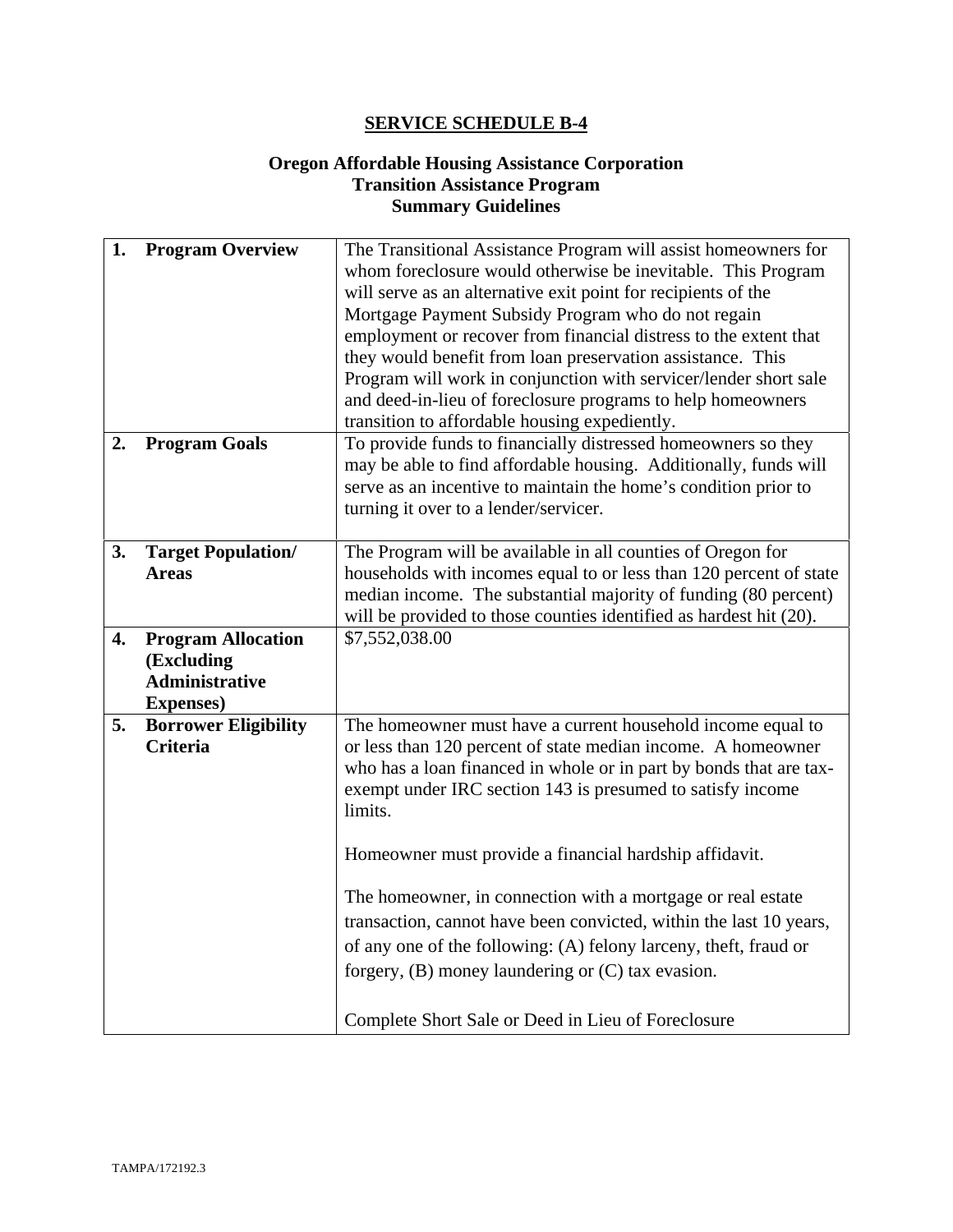| 6.                                                            | <b>Property/Loan</b>                                                                | The subject property must be an owner-occupied, primary         |  |
|---------------------------------------------------------------|-------------------------------------------------------------------------------------|-----------------------------------------------------------------|--|
|                                                               | <b>Eligibility Criteria</b>                                                         | residence and be located in Oregon. Manufactured homes are      |  |
|                                                               |                                                                                     | eligible only if the structure is recorded in the county's deed |  |
|                                                               |                                                                                     | records.                                                        |  |
| 7.                                                            | <b>Program Exclusions</b>                                                           | The homeowner cannot own other residential real property.       |  |
| 8.                                                            | <b>Structure of</b>                                                                 | This Program will not be structured as a loan.                  |  |
|                                                               | <b>Assistance</b>                                                                   |                                                                 |  |
| 9.                                                            | <b>Per Household</b>                                                                | Maximum recipient eligibility is \$3,000.                       |  |
|                                                               | <b>Assistance</b>                                                                   |                                                                 |  |
|                                                               | 10. Duration of Assistance                                                          | Recipients will receive a single payment.                       |  |
|                                                               | 11. Estimated Number of                                                             | An estimated 2,515 homeowners will receive assistance under the |  |
|                                                               | Participating                                                                       | Program.                                                        |  |
|                                                               | <b>Households</b>                                                                   |                                                                 |  |
|                                                               | 12. Program Inception/                                                              | Transitional Assistance will be operational in January, 2011.   |  |
|                                                               | <b>Duration</b>                                                                     | Program expected to last 30 months.                             |  |
|                                                               | 13. Program Interactions                                                            | The Program will operate in conjunction with the Mortgage       |  |
|                                                               | with Other Programs<br>Assistance Program. Mortgage Assistance Program participants |                                                                 |  |
|                                                               | (e.g. other HFA                                                                     | who have not found stable employment can take advantage of this |  |
|                                                               | programs)                                                                           | Program.                                                        |  |
|                                                               |                                                                                     |                                                                 |  |
|                                                               | It is anticipated the Program will also provide additional support                  |                                                                 |  |
|                                                               |                                                                                     | to eligible recipients above and beyond the assistance provided |  |
| through HAFA. The Program would essentially fill gaps for the |                                                                                     |                                                                 |  |
|                                                               |                                                                                     | borrower in areas where HAFA assistance falls short of the      |  |
|                                                               |                                                                                     | resources needed for a successful transition.                   |  |
|                                                               | 14. Program Interactions                                                            | None.                                                           |  |
|                                                               | with HAMP                                                                           |                                                                 |  |
|                                                               | 15. Program Leverage                                                                | There is no current anticipated leverage; however this program  |  |
|                                                               | with Other Financial                                                                | will be layered on any other resources the homeowner is able to |  |
|                                                               | <b>Resources</b>                                                                    | receive for leaving their home before foreclosure.              |  |
|                                                               | 16. Qualify as an                                                                   | $\Box$ Yes<br>$\boxtimes$ No                                    |  |
|                                                               | Unemployment                                                                        |                                                                 |  |
|                                                               | Program                                                                             |                                                                 |  |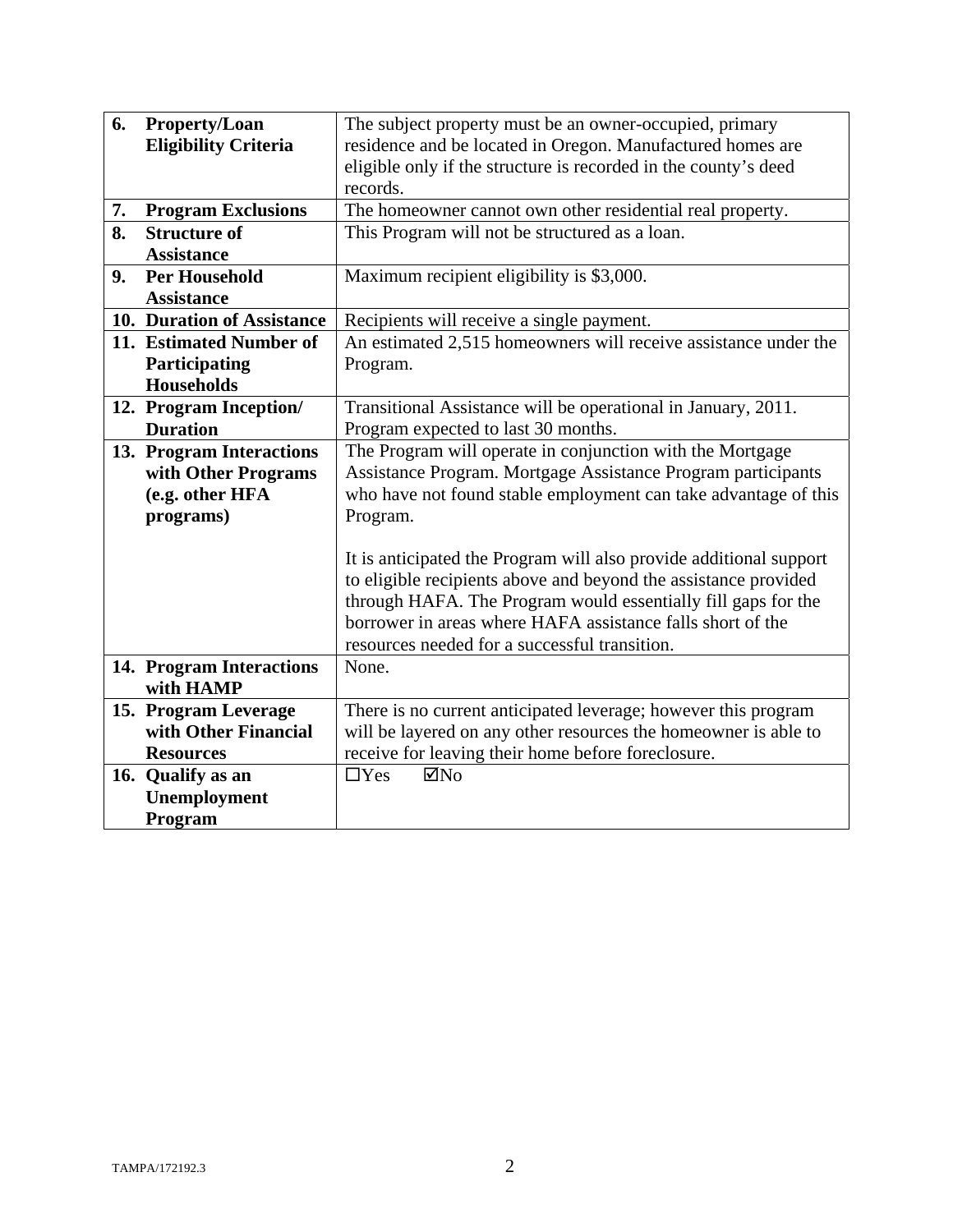#### **Oregon Affordable Housing Assistance Corporation Loan Refinancing Assistance Pilot Project Summary Guidelines**

| 1. | <b>Program Overview</b>     | The Loan Refinancing Assistance Pilot will target two Oregon       |  |
|----|-----------------------------|--------------------------------------------------------------------|--|
|    |                             | counties hit hard by the housing crisis. Under this program,       |  |
|    |                             | Oregon Affordable Housing Assistance Corporation (OAHAC),          |  |
|    |                             | after review and approval by Oregon Housing and Community          |  |
|    |                             | Services (OHCS), will purchase loans on behalf of homeowners       |  |
|    |                             | with negative equity mortgages, who have recovered from            |  |
|    |                             | unemployment, underemployment or financial distress and show       |  |
|    |                             | the capability to pay a mortgage payment based on a principal      |  |
|    |                             | amount reflective of the current market value of the home.         |  |
|    |                             | All loans will be purchased by OAHAC at or below the current       |  |
|    |                             | appraised value of the home securing the loan and at least 10      |  |
|    |                             | percent below the current unpaid principal balance.                |  |
|    |                             | After the loans have been purchased, OAHAC will empower            |  |
|    |                             | OHCS to oversee the immediate refinance of the OAHAC               |  |
|    |                             | mortgages based on and to set the principal amount equal to the    |  |
|    |                             | home's current appraised value.                                    |  |
| 2. | <b>Program Goals</b>        | The Loan Refinancing Assistance Pilot Project's goals are to       |  |
|    |                             | assist homeowners escape acute negative equity situations, help to |  |
|    |                             | slow the ongoing decline in property value, and provide approved   |  |
|    |                             | homeowners with reliable, affordable, sustainable mortgages.       |  |
|    |                             |                                                                    |  |
| 3. | <b>Target Population/</b>   | The Program will be available in two Oregon counties, Deschutes    |  |
|    | <b>Areas</b>                | and Jackson, and focus exclusively on homeowners who have          |  |
|    |                             | recovered from a financial hardship, are saddled with negative     |  |
|    |                             | equity mortgages, and demonstrate the capability to pay a loan     |  |
|    |                             | refinanced at the home's current value.                            |  |
| 4. | <b>Program Allocation</b>   | \$10,000,000.00                                                    |  |
|    | (Excluding                  |                                                                    |  |
|    | <b>Administrative</b>       |                                                                    |  |
|    | <b>Expenses</b> )           |                                                                    |  |
| 5. | <b>Borrower Eligibility</b> | The homeowner must have a current household income equal to        |  |
|    | <b>Criteria</b>             | or less than 120 percent of state median income. A homeowner       |  |
|    |                             | who has a loan financed in whole or in part by bonds that are tax- |  |
|    |                             | exempt under IRC section 143 is presumed to satisfy income         |  |
|    |                             | limits.                                                            |  |
|    |                             | The homeowner must have experienced a verifiable loss of           |  |
|    |                             | income or other demonstrable financial hardship.                   |  |
|    |                             | A demonstrated ability to meet standard payment ratios at the      |  |
|    |                             | home's current appraised value.                                    |  |
|    |                             | The homeowner must complete and sign a Financial Hardship          |  |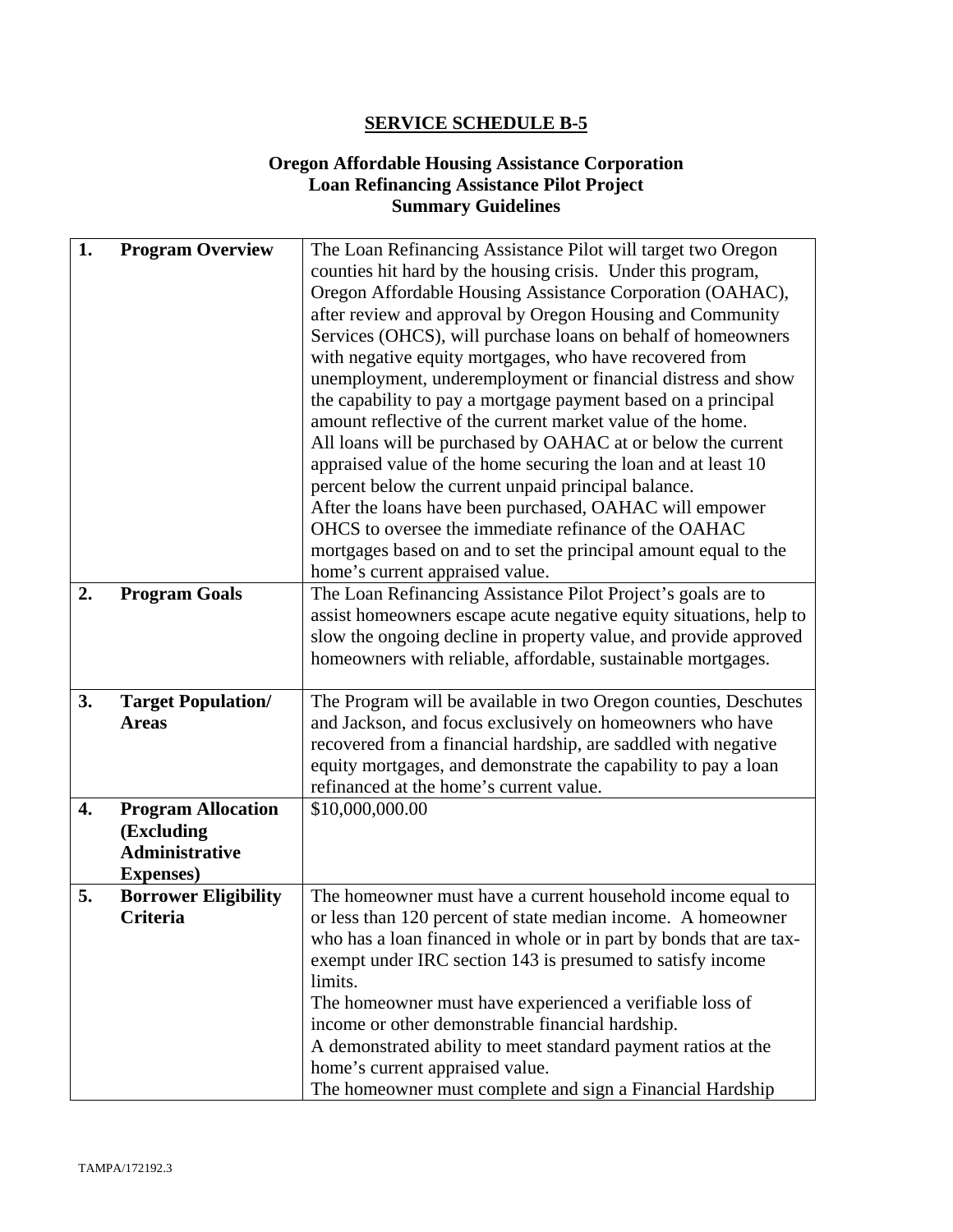|     |                             | Affidavit attesting to the prior loss of income or other applicable                                              |  |  |
|-----|-----------------------------|------------------------------------------------------------------------------------------------------------------|--|--|
|     |                             | financial hardship.                                                                                              |  |  |
|     |                             | The homeowner, in connection with a mortgage or real estate                                                      |  |  |
|     |                             | transaction, cannot have been convicted, within the last 10 years,                                               |  |  |
|     |                             | of any one of the following: (A) felony larceny, theft, fraud or                                                 |  |  |
|     |                             |                                                                                                                  |  |  |
| 6.  | <b>Property/Loan</b>        | forgery, $(B)$ money laundering or $(C)$ tax evasion.<br>The subject property must be an owner-occupied, primary |  |  |
|     | <b>Eligibility Criteria</b> | residence and be located in Oregon.                                                                              |  |  |
|     |                             | The mortgage has substantial negative equity.                                                                    |  |  |
|     |                             | The unpaid principal balance of the homeowner's first lien                                                       |  |  |
|     |                             | mortgage cannot exceed \$499,000.                                                                                |  |  |
|     |                             |                                                                                                                  |  |  |
|     |                             | Loans must be purchased at or below appraised market value of<br>the home.                                       |  |  |
|     |                             |                                                                                                                  |  |  |
|     |                             | Loans can only be purchased if the lender/servicer has discounted                                                |  |  |
|     |                             | the price of the loan by at least 10 percent of the current unpaid                                               |  |  |
|     |                             | principal balance.                                                                                               |  |  |
| 7.  | <b>Program Exclusions</b>   | First lien mortgages that are home equity lines of credit.                                                       |  |  |
|     |                             | Third party contracts and other private party loans.                                                             |  |  |
|     |                             | The homeowner cannot own other residential real property.                                                        |  |  |
|     |                             | Employees of Oregon Housing and Community Services, partner                                                      |  |  |
|     |                             | agencies, or contractors.                                                                                        |  |  |
| 8.  | <b>Structure of</b>         | The refinanced mortgage will be for a term of 30 years, carry a                                                  |  |  |
|     | <b>Assistance</b>           | fixed interest rate (to be set by OAHAC and apply uniformly for                                                  |  |  |
|     |                             | all borrowers) and the loan amount will be set at the current                                                    |  |  |
|     |                             | appraised value of the home.                                                                                     |  |  |
|     |                             | The Pilot is envisioned as a revolving fund. OAHAC will buy                                                      |  |  |
|     |                             | distressed mortgages on a homeowner's behalf, and then                                                           |  |  |
|     |                             | empower OHCS to refinance with the homeowner at current                                                          |  |  |
|     |                             | appraised value and service the loan. When the loan                                                              |  |  |
|     |                             | demonstrates healthy, reliable performance, OHCS may arrange                                                     |  |  |
|     |                             | for take out financing or sell the loan and revolve the funding                                                  |  |  |
|     |                             | directly back to OAHAC until December 31, 2017. After                                                            |  |  |
|     |                             | December 31, 2017 all repayments and profits, if any, will be                                                    |  |  |
|     |                             | returned to Treasury.                                                                                            |  |  |
| 9.  | <b>Per Household</b>        | Anticipated per household assistance is \$125,000-\$150,000.                                                     |  |  |
|     | <b>Assistance</b>           |                                                                                                                  |  |  |
| 10. | <b>Duration of</b>          | Assistance will be a one time payment with high touch servicing.                                                 |  |  |
|     | <b>Assistance</b>           | Any required counseling will be provided by HUD approved                                                         |  |  |
|     |                             | agencies using outside (non-HHF) resources.                                                                      |  |  |
| 11. | <b>Estimated Number of</b>  | OAHAC anticipates helping approximately 330 homeowners.                                                          |  |  |
|     | <b>Participating</b>        |                                                                                                                  |  |  |
|     | <b>Households</b>           |                                                                                                                  |  |  |
| 12. | <b>Program Inception/</b>   | OAHAC expects to purchase its first loan within three to four                                                    |  |  |
|     | <b>Duration</b>             | months of US Treasury approval. The program is estimated to                                                      |  |  |
|     |                             | last for three to four years.                                                                                    |  |  |
| 13. | <b>Program Interactions</b> | None.                                                                                                            |  |  |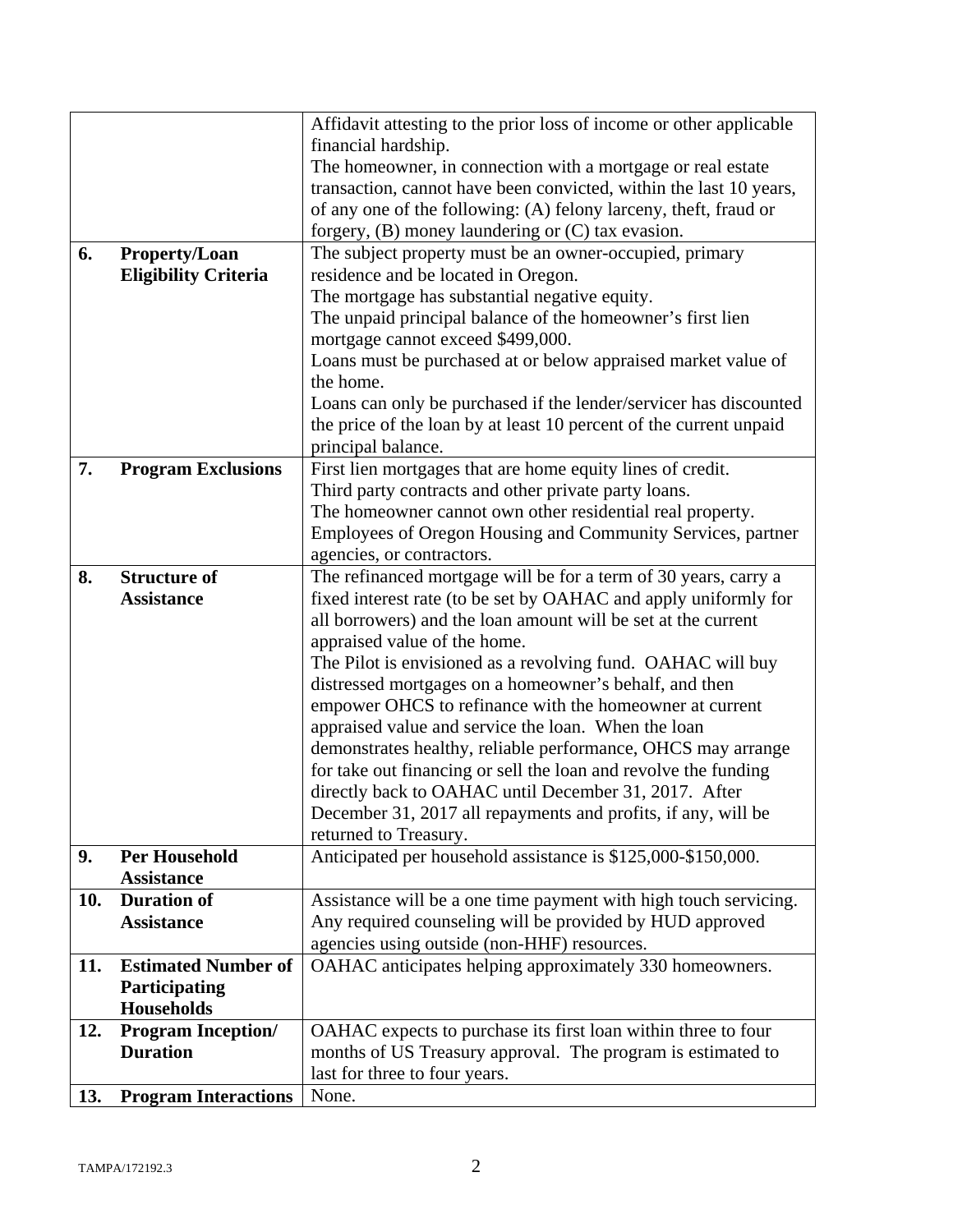|     | with Other Programs<br>(e.g. other HFA |                                                                    |
|-----|----------------------------------------|--------------------------------------------------------------------|
|     | programs)                              |                                                                    |
| 14. | <b>Program Interactions</b>            | None.                                                              |
|     | with HAMP                              |                                                                    |
| 15. | <b>Program Leverage</b>                | It is expected that this HHF investment will leverage \$40 million |
|     | with Other Financial                   | in permanent mortgages. State bond financing may be utilized for   |
|     | <b>Resources</b>                       | take out financing to achieve this goal. Additionally, gains       |
|     |                                        | realized through third party mortgage refinancing or secondary     |
|     |                                        | mortgage market loan sales due to discounts received at the time   |
|     |                                        | of OAHAC's purchase will be reinvested to grow the size of the     |
|     |                                        | revolving fund throughout the program period.                      |
| 16. | <b>Qualify</b> as an                   | $\Box$ Yes $\Box$ No                                               |
|     | Unemployment                           |                                                                    |
|     | Program                                |                                                                    |